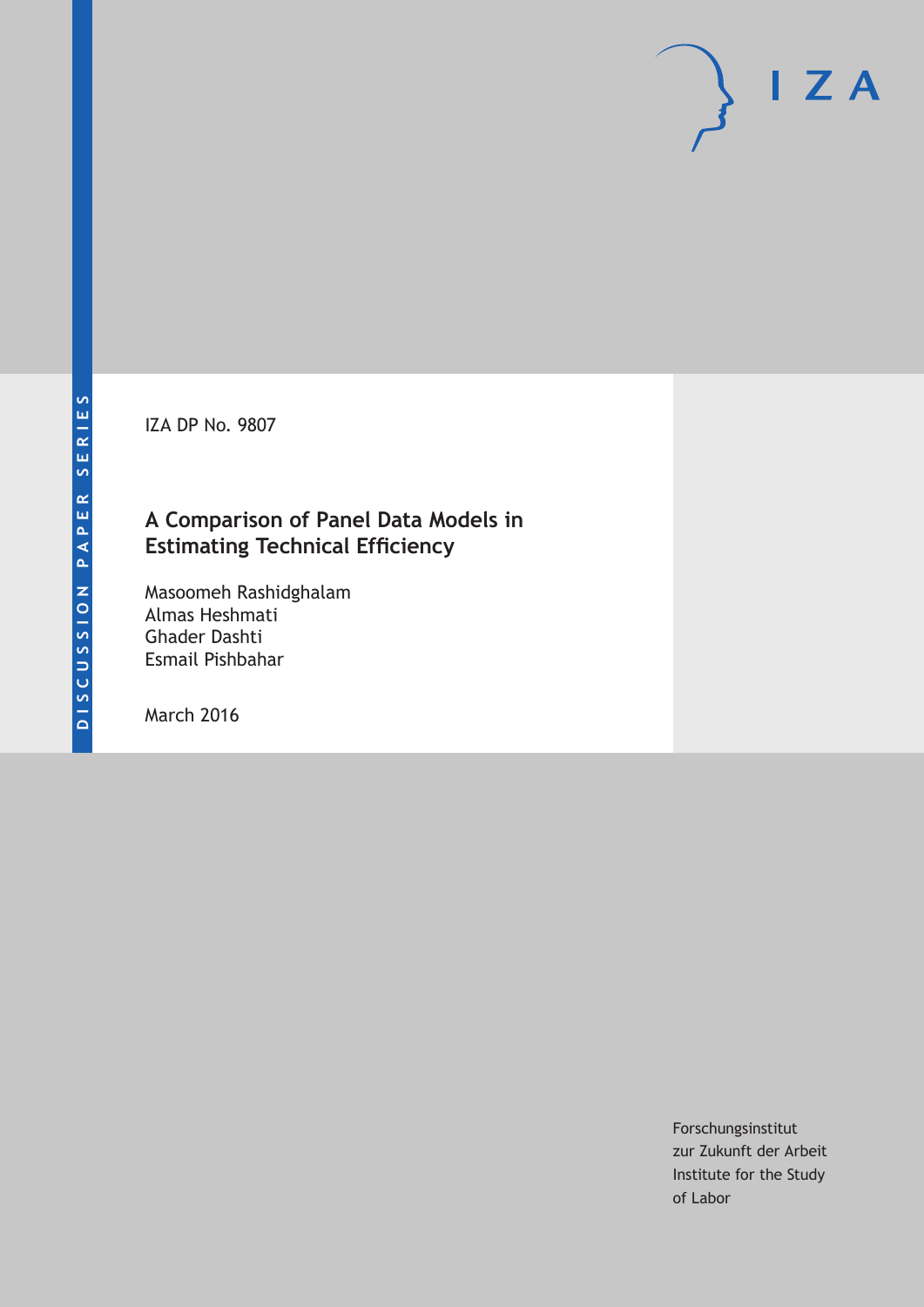# **A Comparison of Panel Data Models in Estimating Technical Efficiency**

# **Masoomeh Rashidghalam**

*University of Tabriz* 

# **Almas Heshmati**

*Sogang University and IZA* 

# **Ghader Dashti**

*University of Tabriz*

# **Esmail Pishbahar**

*University of Tabriz* 

Discussion Paper No. 9807 March 2016

IZA

P.O. Box 7240 53072 Bonn **Germany** 

Phone: +49-228-3894-0 Fax: +49-228-3894-180 E-mail: iza@iza.org

Any opinions expressed here are those of the author(s) and not those of IZA. Research published in this series may include views on policy, but the institute itself takes no institutional policy positions. The IZA research network is committed to the IZA Guiding Principles of Research Integrity.

The Institute for the Study of Labor (IZA) in Bonn is a local and virtual international research center and a place of communication between science, politics and business. IZA is an independent nonprofit organization supported by Deutsche Post Foundation. The center is associated with the University of Bonn and offers a stimulating research environment through its international network, workshops and conferences, data service, project support, research visits and doctoral program. IZA engages in (i) original and internationally competitive research in all fields of labor economics, (ii) development of policy concepts, and (iii) dissemination of research results and concepts to the interested public.

IZA Discussion Papers often represent preliminary work and are circulated to encourage discussion. Citation of such a paper should account for its provisional character. A revised version may be available directly from the author.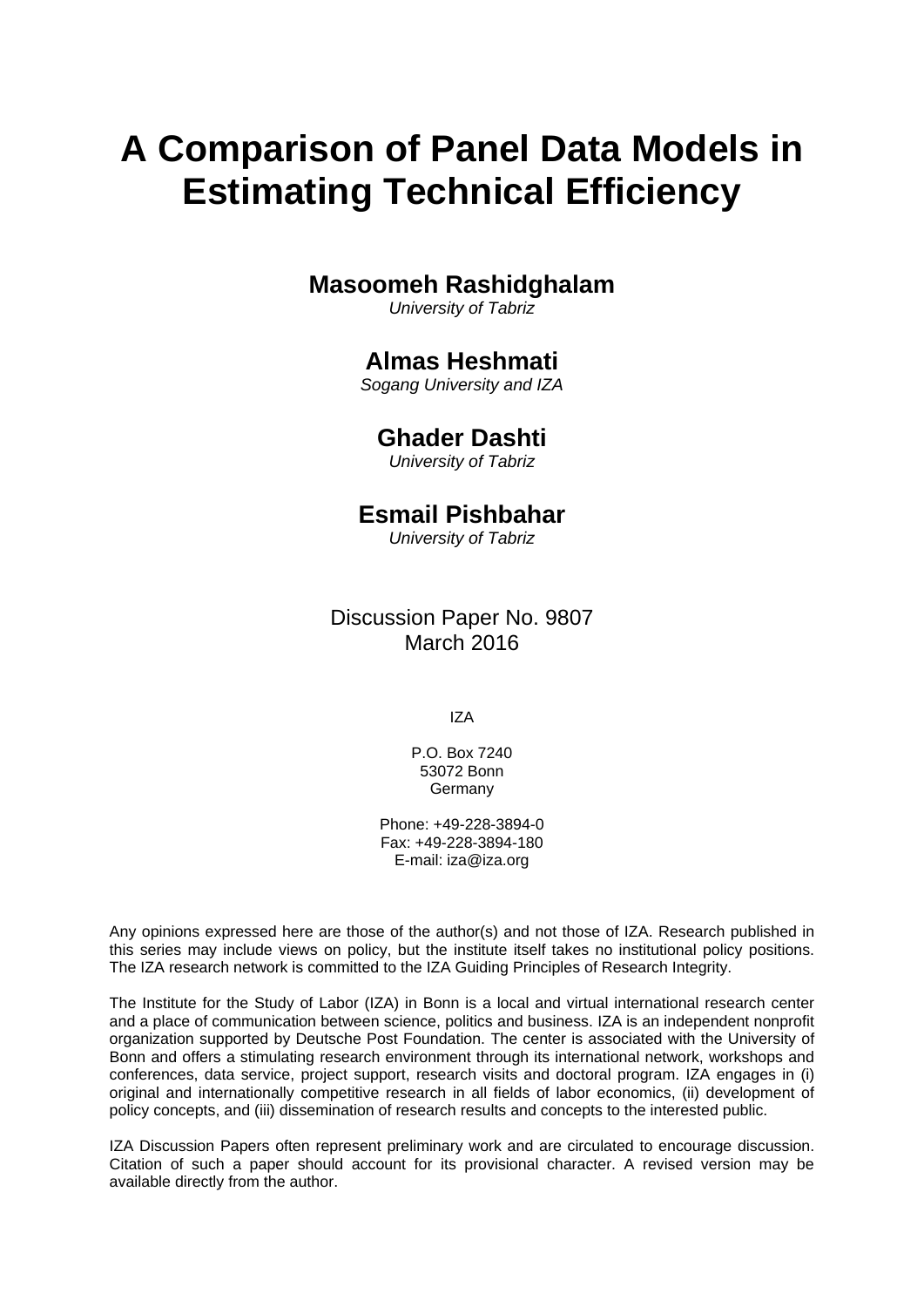IZA Discussion Paper No. 9807 March 2016

# **ABSTRACT**

# **A Comparison of Panel Data Models in Estimating Technical Efficiency**

The purpose of this paper is two-fold. First, it compares the performance of various panel data models in estimating technical efficiency in production. Second, it applies various stochastic frontier panel data models to estimate the technical efficiency of Iran's cotton production and to provide empirical evidence on the sources of technical inefficiency of cotton producing provinces. The results indicate that labor and seeds are determinants of cotton production and inorganic fertilizers result in reducing technical efficiency. The mean technical efficiency of the models is around 80 percent. Variations in the distribution of estimated efficiency amongst the different models is large.

JEL Classification: C23, D24, Q12

Keywords: technical efficiency, labor use, panel data modeling, time-variant, persistent inefficiency, individual heterogeneity, model comparison, cotton production, Iran

Corresponding author:

Almas Heshmati Department of Economics Sogang University Baekbeom-ro (Sinsu-dong #1), Mapo-gu Seoul 121-742 Republic of Korea E-mail: heshmati@sogang.ac.kr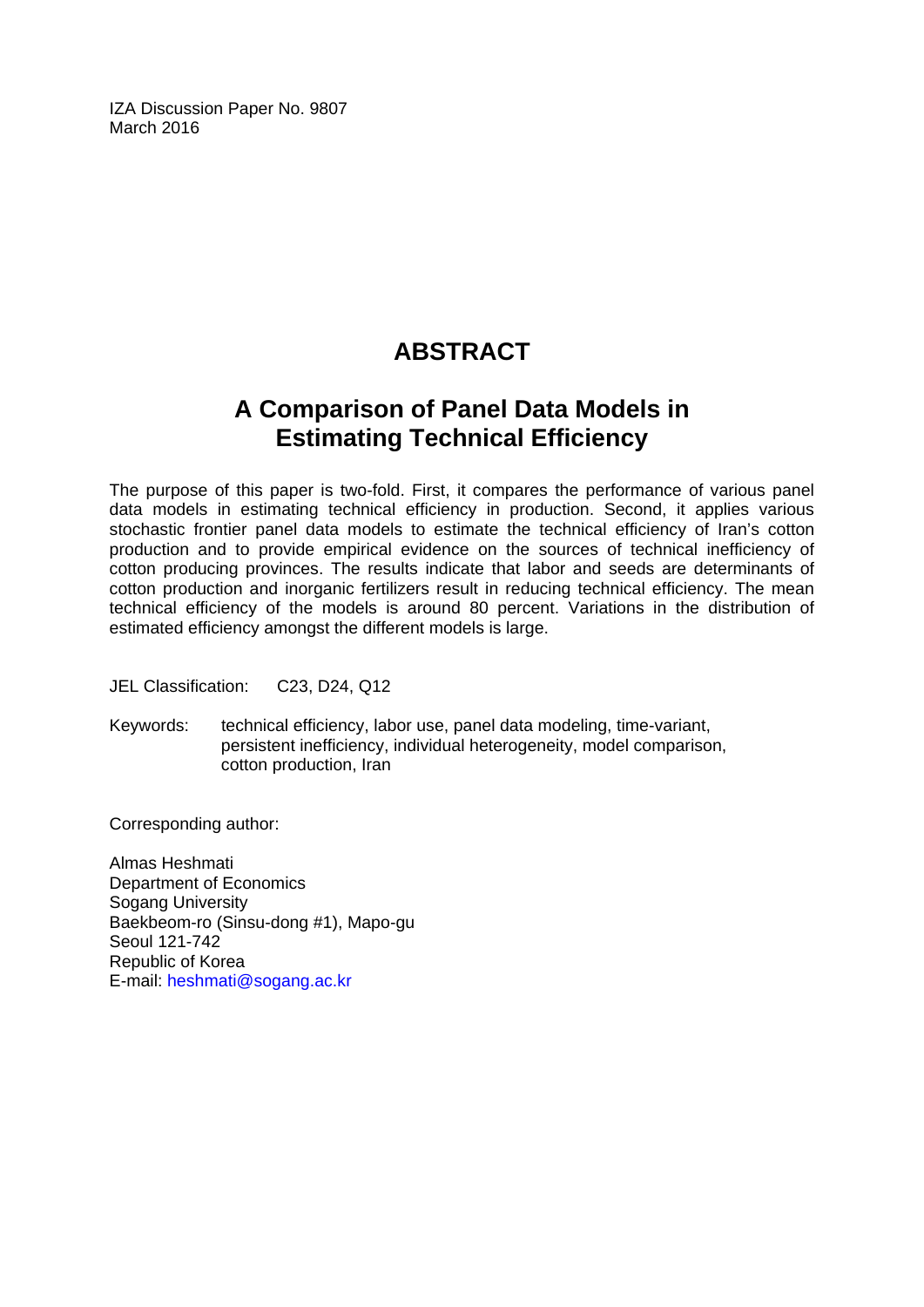### **1. Introduction**

Stochastic frontier models are consistent with the objective of output maximization or input minimization in production. In recent decades there has been increased availability of panel data which has led to a surge in stochastic frontier panel data methodologies aimed at estimating technical efficiency in production. These models differ in the way in which they account for various aspects of production to generate consistent and unbiased estimates. Literature has developed enough to account for time-variance, heteroscedastic, persistent technical efficiency effects, separation of inefficiency and individual effects and identification of determinants of inefficiency and estimations of their effects. A few studies also compare the performance of panel data models using the same panel dataset (Kumbhakar and Heshmati, 1995; Greene, 2015a, 2005b; Emvalomatis, 2009; Wang and Ho, 2010; Kumbhakar et al., 2014). This study contributes to the existing literature by comparing all existing stochastic frontier panel data models using same panel dataset.

Iran is the second largest economy in the Middle East and North African region after Saudi Arabia, with an estimated gross domestic product of \$406.3 billion in 2014. Unlike Saudi Arabia, Iran's economy is diversified with agriculture and industry sectors having large shares. It also has the second largest population (78.5 million people in 2014) in the region after Egypt. Iran's economy is composed of a large hydrocarbon sector, small scale agriculture and services sectors and a noticeable state presence in manufacturing and financial services. It ranks second and fourth in natural gas and proven crude oil reserves in the world respectively.<sup>1</sup>

Influenced by recent decades of frequent economic and technological sanctions against the country and the Iran-Iraq war in the 1980s, food security is a top national priority in the country. This implies pursuing: (i) reliance on national resources through higher domestic productivity and selfsufficiency in staple crops and animal products, and (ii) improving food consumption patterns through an increasing share of animal protein intake. Food availability shows signs of improvement due to increased productive capacity in the main food crops along a ten-year reform period (2000-2010). However, the production is not sufficient to meet domestic demand which is met only through complementary imports. Linked to the goal of food security is enhancing the productivity of Iran's agriculture. This objective may be interpreted both in terms of increasing total agricultural production and in terms of increasing productivity of factors so that productivity gains may account for at least 2.6 per cent of the country's economic growth. Productivity gains should be expressed both in terms of enhancing per hectare productivity due to higher efficiency of agricultural land and enhancing water use productivity in the agriculture sector (FAO, 2012).

Cotton is one of the most important fiber producing plants in the world. This crop not only provides fiber for the textile industry, but also plays an important role in the feed and oil industries with its

<sup>&</sup>lt;sup>1</sup> For an overview of the Iran's economy see <u>http://www.worldbank.org/en/country/iran/overview</u>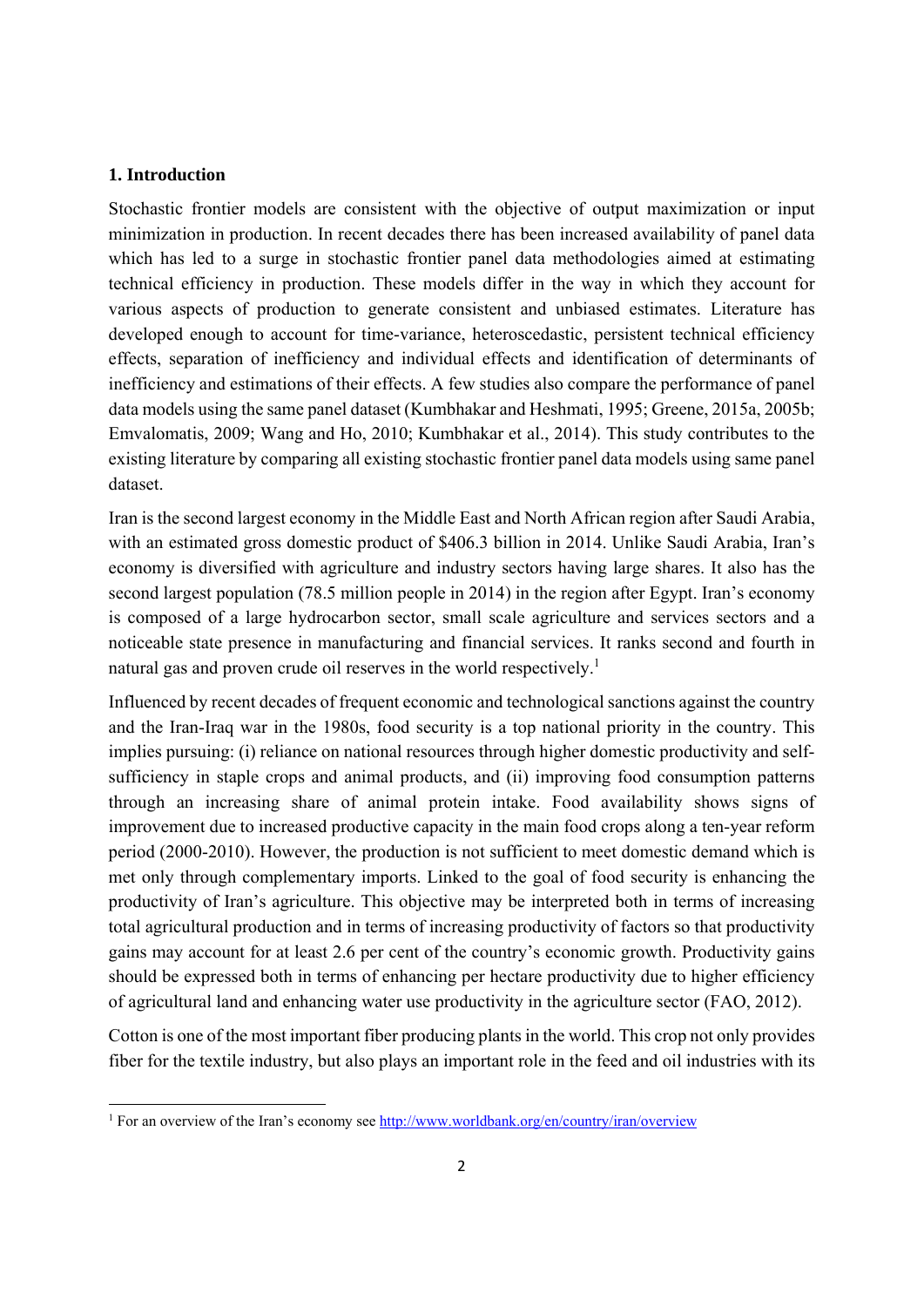seeds, which are rich in oil (18-24 per cent) and protein (20-40 per cent). An estimated 350 million people around the world are engaged in cotton production either on-farm or in transportation, ginning, baling and storage. Annually 25 million tons of cotton is produced in the world, around 80 per cent of which is in China, the United States of America, Pakistan, India and Uzbekistan (FAO, 2010).

The total area under cotton production in Iran in 2012 was about 123,000 hectares. Most cultivated areas devoted to cotton production are located in the Khorasan (31 per cent) and Golestan (15.3 per cent) provinces. Total cotton production was about 337,000 tons, of which 86,837 tons were produced in Khorasan and 61,742 tons were produced in Fars provinces. The production per hectare in Fars province is higher than in Golestan. Since industries in Iran need double the amount of present production levels, most of which is provided through imports. Considering the urgent need for increasing cotton production and due to limited supply of arable land, this study uses the stochastic production function methodology to study the technical efficiency of Iran's cotton production using panel data for provinces. This study also provides empirical evidence on the sources of technical inefficiencies and gives policy recommendations for increasing cotton production.

The frontier function methodology has been given particular attention for measuring and comparing the performance of individual production units within a geographic location, an industry or a service sector. Extensive research in this field has resulted in the rapid development of econometric techniques concerning specifications, estimations and testing issues. These techniques have been rapidly developed and implemented in a large number of areas using mostly cross-sectional micro data. Methods have also been developed to estimate firm efficiency using panel data. Some of the problems related to distributional assumptions encountered in the crosssection approach are avoided in panel data models. Panels also give a large number of data points and have the advantage of separating individual and time-specific effects from the combined effect (Heshmati et al., 1995).

Another advantage of panel data is that if inefficiency is time-invariant one can estimate inefficiency consistently without distributional assumptions (Schmidt and Sickles, 1984). The assumption that inefficiency is time-invariant is quite strong, although the model is relatively simple to estimate if efficiency is specified as a fixed parameter instead of as a random variable (Battese and Coelli, 1988; Kumbhakar, 1987; Pitt and Lee, 1981). The other extreme is assuming that both inefficiency and noise terms are independently and identically distributed (i.i.d.). This assumption makes the panel nature of the data irrelevant. There are also models that fall between these extreme (Kumbhakar et al., 2014).

This paper does two main things: First, it compares the performance of various panel data models for estimating technical efficiency in production. Second, it applies various stochastic frontier panel data models to estimate the technical efficiency of cotton production in Iran and provides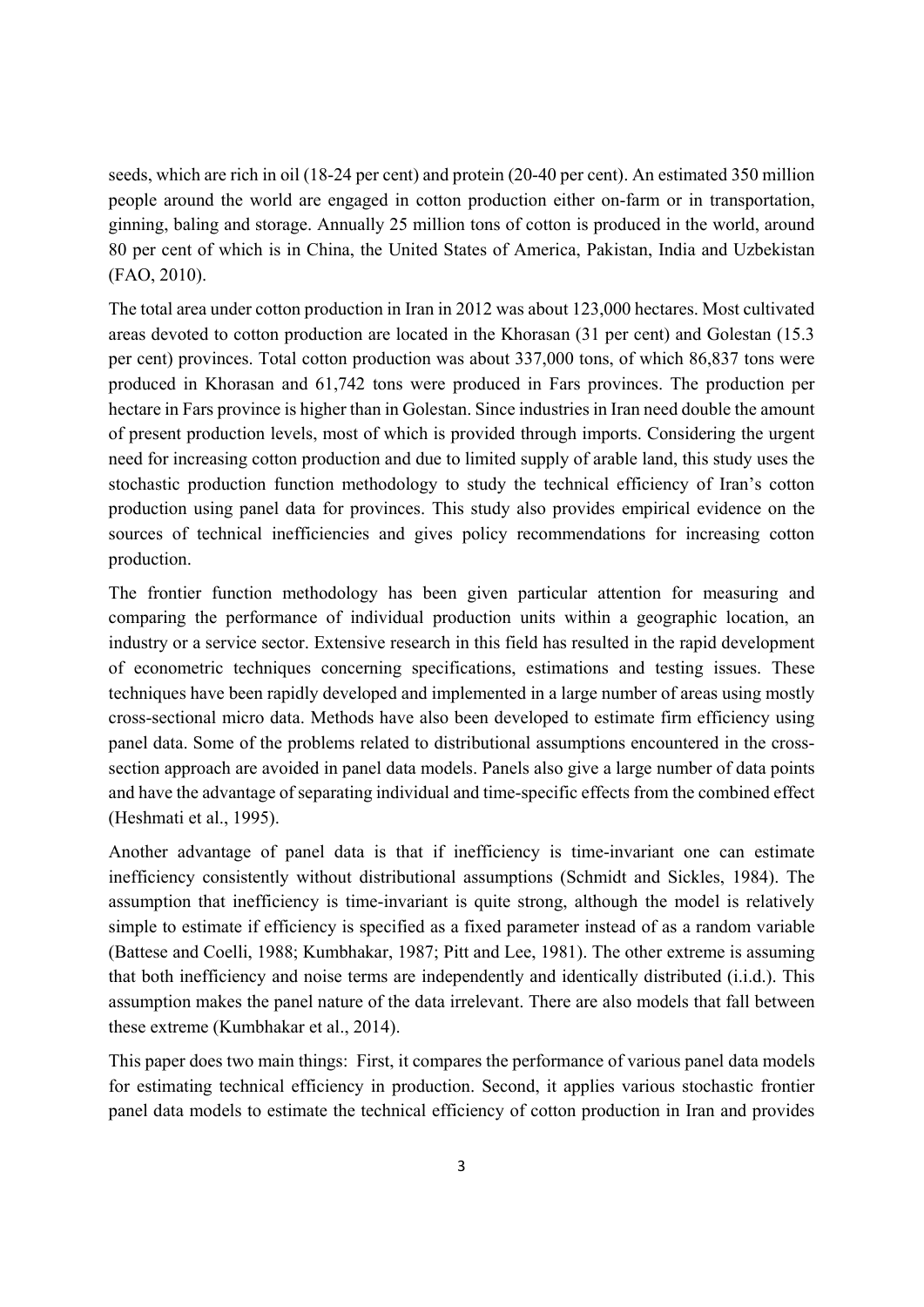evidence on the sources of technical inefficiencies in its production. The empirical analysis uses panel data from Iran's cotton producing provinces for 2000-12. The results indicate that labor and seeds are the main determinants of cotton production and that inorganic fertilizers result in reducing technical efficiency. The mean technical efficiency in most models was found to be around 80 per cent, but variations in distribution and across provinces were large. These can be attributed to the impact that geography and management have on technical efficiency. The result provides researchers a picture of the performance of different models; it also provides policymakers an estimate of efficiency in cotton production in each province.

The remainder of this paper is organized into five sections. First, we present the methodological framework adopted in this study which is followed by a description of the data and empirical model specifications. Next we present the results and policy recommendations. The last section gives the conclusions.

### **2. Methodology**

The stochastic frontier approach for estimating technical efficiency is based on the idea that an economic unit may operate below its production frontier due to errors and some uncontrollable factors. A study of the frontier started with Farrell (1957) who suggested that efficiency could be measured by comparing realized output with the maximum attainable output. Later, based on Farrell's efficiency notion Aigner et al. (1977) and Meeusen and van den Broeck (1977) independently proposed stochastic frontier models (Emvalomatis, 2009).

Estimating inefficiency in these models requires distributional assumption unless one uses the corrected ordinary least squares (COLS) and makes the assumption that there is no noise. Schmidt and Sickles (1984) discuss three problems with cross-sectional models that are used to measure inefficiency. First, the maximum likelihood (ML) estimation method which is used for estimating parameters and inefficiency estimates using the Jondrow, Lovell, Materov and Schmidt (1982) formula depends on the distributional assumption of noise and inefficiency components. Second, the technical inefficiency component has to be independent of the regressors (at least in the single equation models) – an assumption that is unlikely to be true if a firm maximizes profits and also knows its level of inefficiency. Third, the Jondrow et al. (1982) estimator is not consistent.

If panel data are available, that is, each unit is observed at several different points of time some of these limitations can be removed. However, to overcome some of these limitations, the panel models require other assumptions, some of which may or may not be realistic (Kumbhakar et al., 2015). Thus, both costs and benefits are associated with the use of panel data for measuring performance.

A key advantage of panel data is that it enables the modeler to take into account some heterogeneity that may exist beyond what is possible to control using a cross-sectional approach which lumps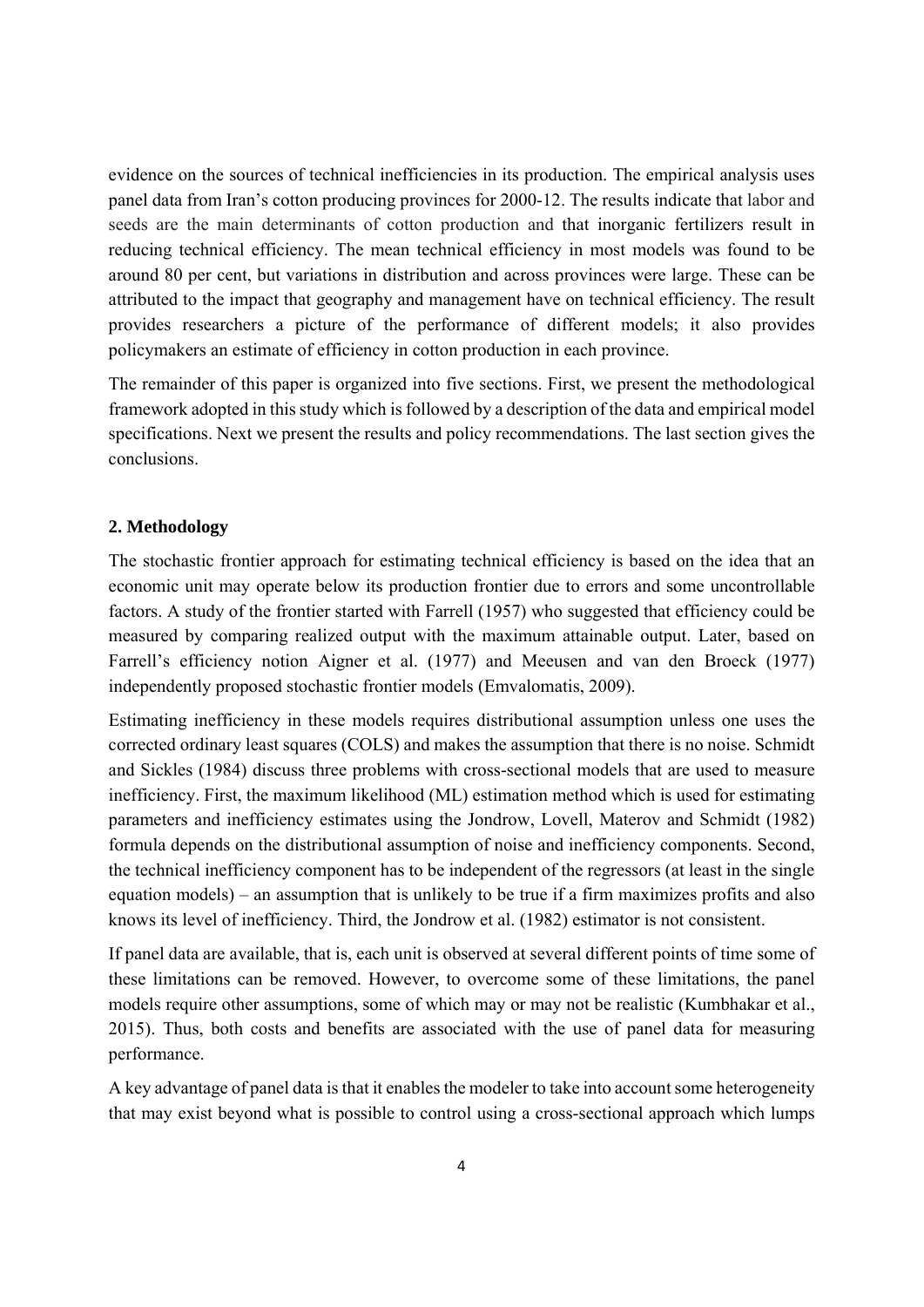individual effects with random errors. This can be achieved by introducing an 'individual (unobservable) effect', say,  $\alpha_i$ , that is time-invariant and individual-specific, and which has not interacted with other variables.

Having information on units over time also enables one to examine whether inefficiency has been persistent over time or whether the inefficiency of units is time-varying. There may be a component of inefficiency that has been persistent over time and another that is varied over time. Related to this, and a key question that needs to be considered with regard to time-invariant individual effects, is whether an individual effect represents (persistent) inefficiency, or whether the effects are independent of inefficiency and capture (persistent) unobserved heterogeneity. A second question related to this is whether individual effects are fixed parameters or are realizations of a random variable (Kumbhakar et al., 2015). Thus, information about persistence and time-variance of inefficiency effects and their separation from unobserved heterogeneity effects is important in policymaking for promoting efficiency in the production of scarce resources.

In this study we outline 12 panel data models grouped into four groups in terms of the assumptions made on the temporal behavior of inefficiency. A common issue among all the models is that inefficiency is individual-specific. This is consistent with the notion of measuring efficiency of decision-making units. Models 1 to 3 assume the inefficiency effects to be time-invariant and individual-specific. Models 4 to 7 allow inefficiency to be individual-specific but time-varying. Models 8 to 10 separate inefficiency effects from unobserved individual effects. Finally, models 11 and 12 separate persistent inefficiency and time-varying inefficiency from unobservable individual effects. In general, all performance measurement methods are expected to generate individual-specific effects. Thus, in continuation we focus on the time-variance of inefficiency effects and their separation from non-inefficiency heterogeneity effects.

# **2.1 Models with time-invariant inefficiency effects**

# **Model 1:**

We first consider the case in which inefficiency is assumed to be individual-specific but timeinvariant. In this case the model can be estimated assuming that either the inefficiency component  $(u_i)$  is a fixed parameter (the fixed-effects model) or a random variable (the random-effects model). The fixed-effects model can be written as (Schmidt and Sickles, 1984):

(1) 
$$
y_{ii} = \beta_0 + x_{ii}' \beta + v_{ii} - u_i
$$

$$
= (\beta_0 - u_i) + x_{ii}' \beta + v_{ii}
$$

$$
(2) \qquad = \alpha_i + x'_{it} \beta + v_{it}
$$

where  $y_{it}$  is the log of output for province i at time t;  $\beta_0$  is a common intercept;  $x_{it}$  is the vector of inputs (in logs);  $\beta$  is the associated vector of technology parameters to be estimated;  $v_{it}$  is a random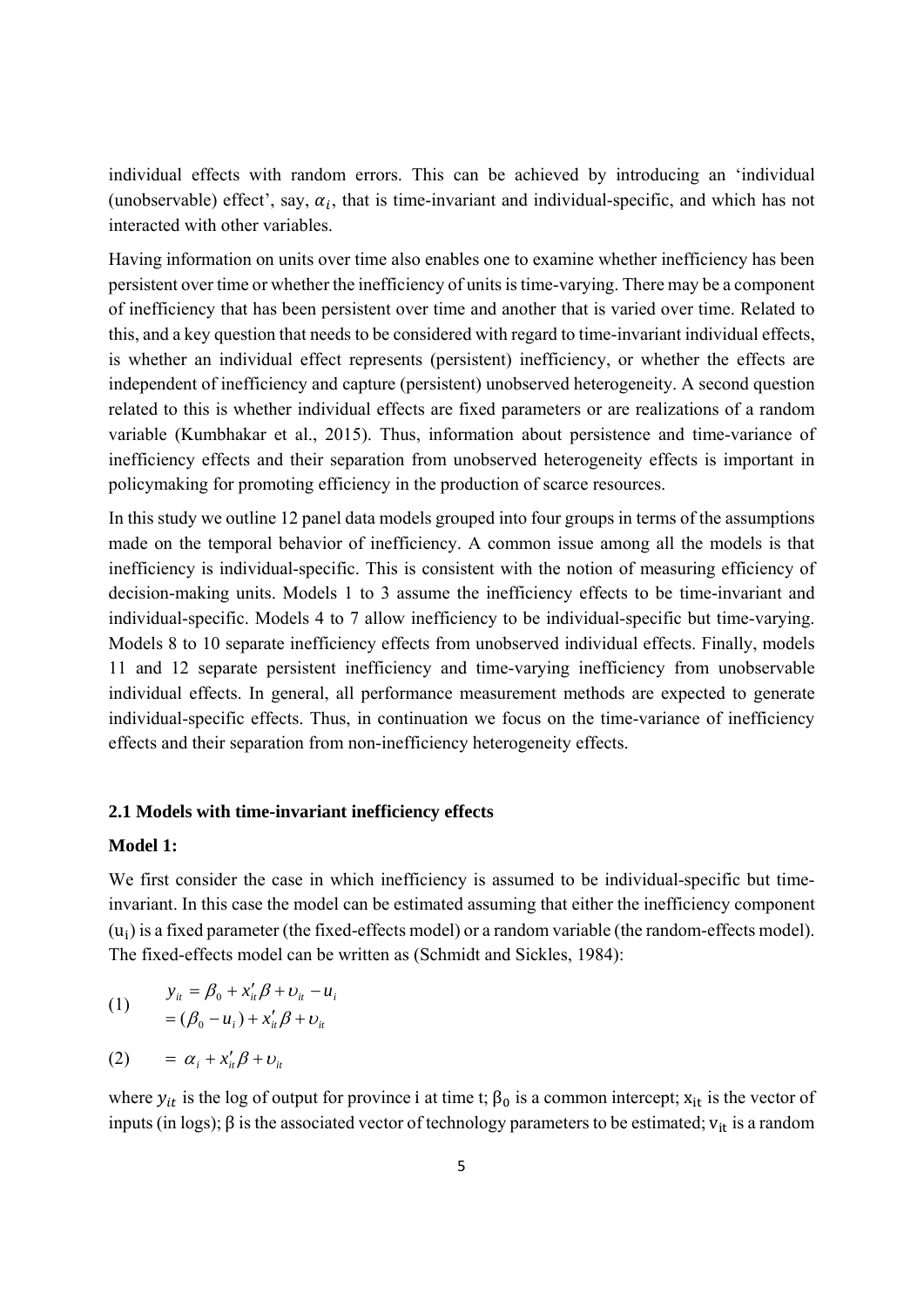two-sided noise term that can increase or decrease output (ceteris paribus); and  $u_i \ge 0$  is the nonnegative one-sided inefficiency term. The model in (2) looks similar to a standard fixed-effects (FE) panel data model.

Once  $\hat{\alpha}_i$  are available, the following transformation is used to obtain an estimated value of  $\hat{u}_i$ (Schmidt and Sickles, 1984):

(3) 
$$
\hat{u}_i = \max_i {\hat{\alpha}_i} - \hat{\alpha}_i \ge 0, \qquad i = 1,..., N
$$

This formulation implicitly assumes that the most efficient unit in the sample is 100 per cent efficient. If one is interested in estimating firm-specific efficiency, it can be obtained from the relation:

(4) 
$$
T\hat{E} = \exp(-\hat{u}_i), \qquad i = 1,..., N
$$

The weakness of this model is its strong assumption of time-invariant inefficiency and inability to separate inefficiency and individual heterogeneity.

# **Model 2:**

Instead of assuming  $\alpha_i$  (and thus u<sub>i</sub>) in (2) as fixed parameters, it is also possible to assume that  $\alpha_i$ is random and uncorrelated with the regressors. If the assumption of no correlation is indeed correct, then the random-effect (RE) model provides more efficient estimates than the FE model. The RE model can be estimated by two different methods: One, by estimating it by the generalized least squares (GLS) technique commonly used for a standard RE panel data model. Like the FE estimator, RE is modified and re-interpreted to obtain estimates of inefficiency.

Now assume  $u_i$  is a random variable and let  $E(u_i) = \mu$  and  $u_i^* = u_i - \mu$ . We rewrite the model as:

(5) 
$$
y_{it} = \beta_0 + x'_{it}\beta + v_{it} - u_i
$$

$$
= (\beta_0 - \mu) + x'_{it}\beta + v_{it} - u_i^*
$$

$$
= \alpha^* + x'_{it}\beta + v_{it} - u_i^*,
$$

where  $\alpha^* = \beta_0 - \mu$ . The advantage of this model compared with Model 1 is that it allows for testing the assumption of fixed or random inefficiency and provides a possibility for estimating the model efficiently.

### **Model 3:**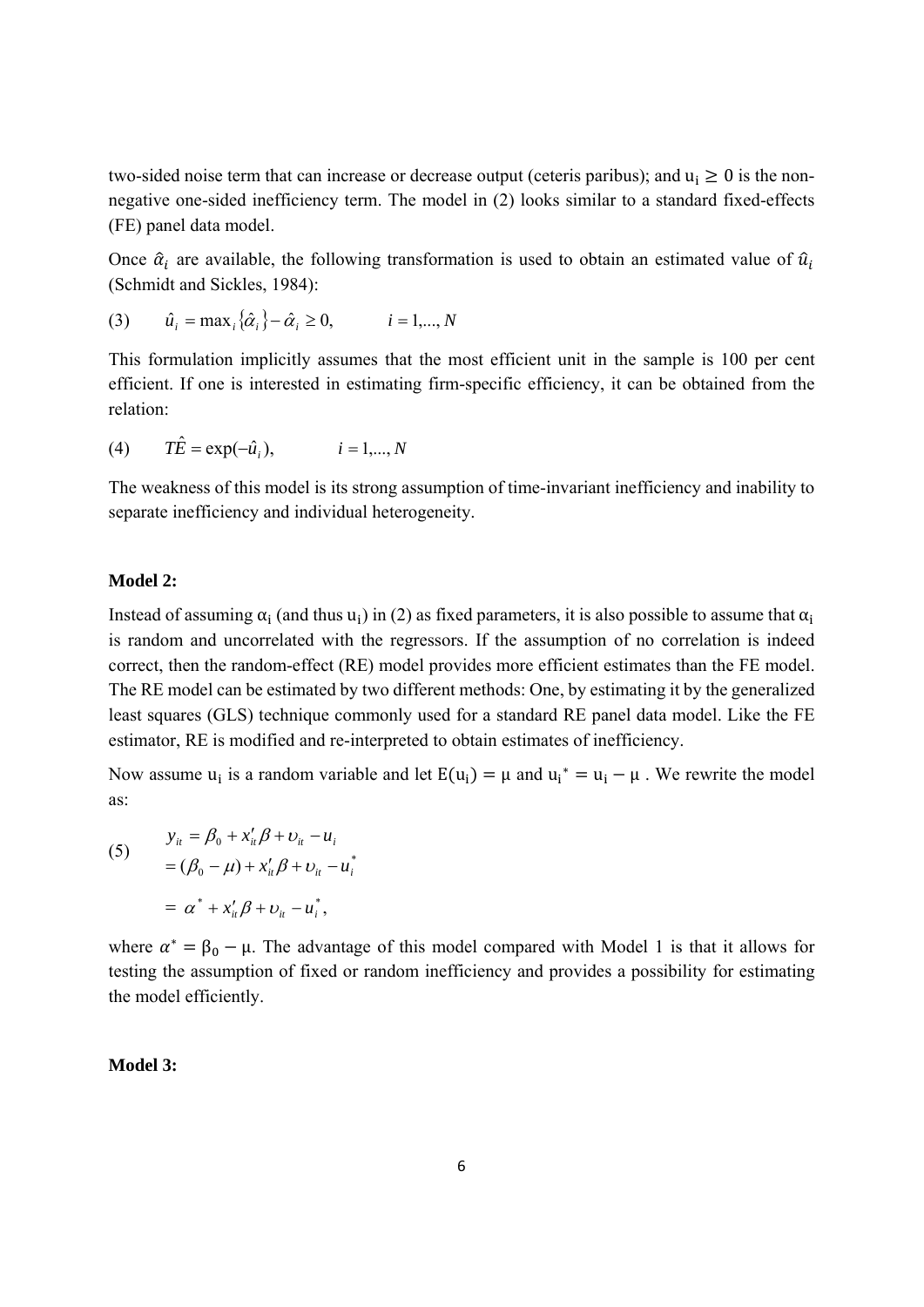An alternative to the GLS method is imposing distributional assumptions on the random components of the model, and estimating the parameters by the maximum likelihood (ML) method (Pitt and Lee, 1981).

For ML, the model is written as:

$$
y_{ii} = f(x_{ii}, \beta) + \epsilon_{ii},
$$
  
\n
$$
\epsilon_{ii} = v_{ii} - u_{i},
$$
  
\n
$$
v_{ii} \sim N(0, \sigma_v^2),
$$
  
\n
$$
u_i \sim N^+(0, \sigma_u^2).
$$

Through the iteration procedure, the ML estimation method generates higher efficiency in estimation but at the cost of strong assumptions of normality of the random error term.

#### **2.2 Models with time-variant inefficiency effects**

#### **Model 4:**

The models introduced earlier assume technical inefficiency to be individual-specific and timeinvariant. That is, inefficiency levels may be different for different individuals, but they do not change over time. In other words, these models suggest that an inefficient unit (for example, a province) never learns or is able to reduce its inefficiency over time. This might be the case in some situations where inefficiency is, for example, associated with managerial abilities and there is no change in management for any of the firms during the period of the study. Also if the time period of the panel is particularly short inefficiency may persist. Even this is, at times, unrealistic, particularly when market competition is taken into account. To accommodate the notion of productivity and efficiency improvement, we need to consider models that allow inefficiency to change over time. Then we introduce models in which the inefficiency effects are time varying.

Recall the Schmidt-Sickles (1984) model in (2), where  $\alpha_i$  representing a mixture term of inefficiency and individual effects is time-invariant. To make it time-varying, Cornwell et al., (1990) suggest replacing  $\alpha_i$  by  $\alpha_{i}$  where:

$$
(7) \qquad \alpha_{ii} = \alpha_{0i} + \alpha_{1i}t + \alpha_{2i}t^2.
$$

Note that the parameters  $\alpha_{0i}$ ,  $\alpha_{1i}$  and  $\alpha_{2i}$  are farm-specific and t is the time trend variable (hereafter, we denote this model as the CSS model). More generally, if we represent the model as:

(8) 
$$
y_{it} = \alpha_{0i} + x_{it}' \beta + v_{it}',
$$

$$
v_{it}' = v_{it}' + \alpha_{1i}t + \alpha_{2i}t^2,
$$

then the form of the model looks like a standard panel data model. Like the Schmidt and Sichles's (1984) model, we may apply a whithin estimator in (8) to obtain consistent estimates of  $\beta'$ , and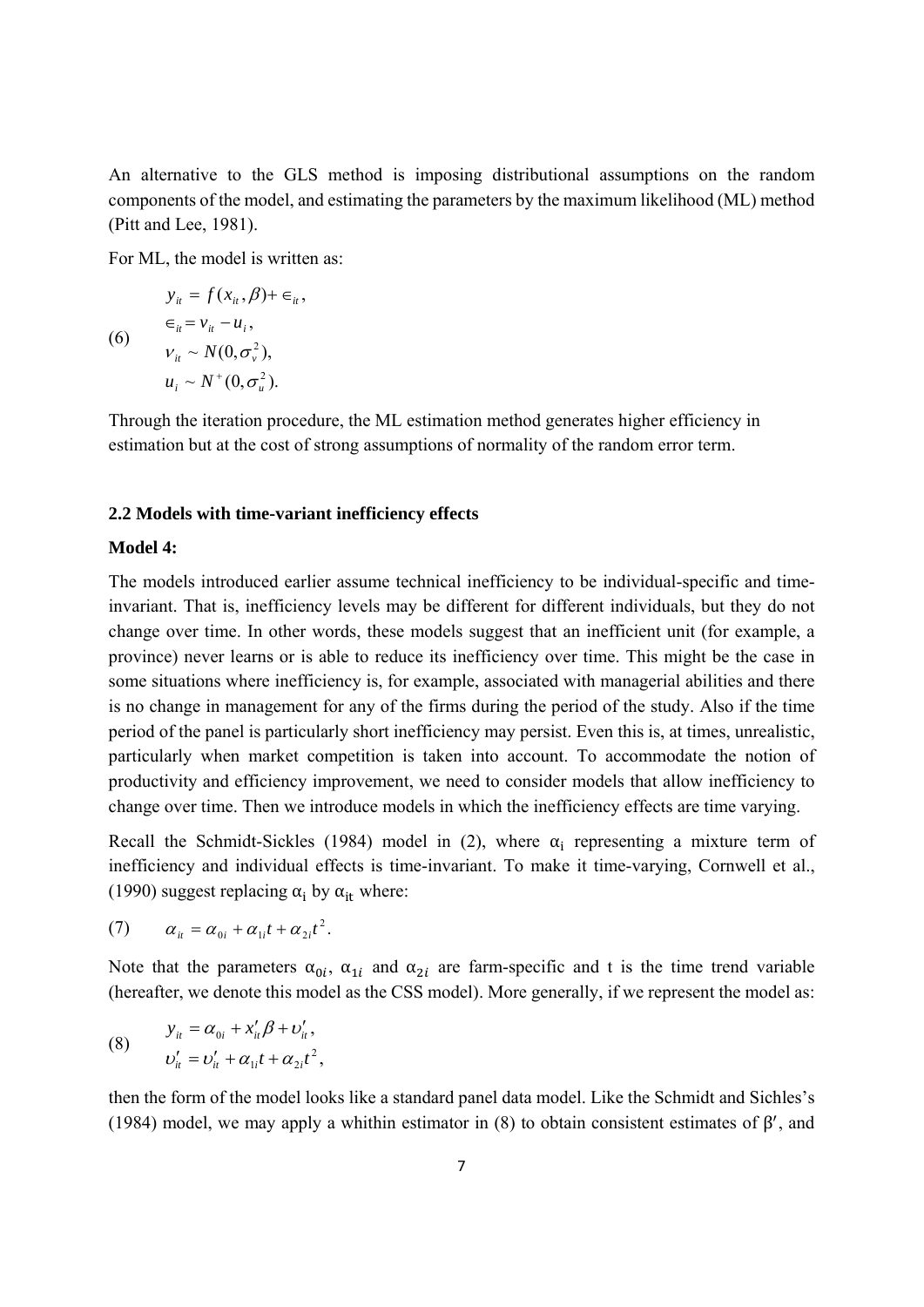then the estimated residuals of the model ( $\hat{\epsilon}_{it} = y_{it} - x'_{it} \beta'$ ). A disadvantage of this model is that the time-variant is a function of a time trend and as such it is unable to capture possible (non-trend) fluctuations in inefficiency over longer periods.

#### **Model 5:**

In Model 5 we use the following generic formulation to discuss the various models in a unifying network:

$$
y_{ii} = f(x_{ii}, \beta) + \epsilon_{ii},
$$
  
\n
$$
\epsilon_{ii} = v_{ii} - u_{ii},
$$
  
\n(9) 
$$
u_{ii} = G(t)u_i,
$$
  
\n
$$
v_{ii} \sim N(0, \sigma_v^2),
$$
  
\n
$$
u_i \sim N^+(\mu, \sigma_u^2).
$$

where  $G(t) > 0$  is a function of time (t). In this model, inefficiency ( $u_{it}$ ) is not fixed for a given individual; instead, it changes over time and also across individuals. Inefficiency in this model is composed of two distinct components: the non-stochastic time component, G(t), and a stochastic individual component,  $u_i$ , it is the stochastic component,  $u_i$ , that utilizes the panel structure of the data in this model. The  $u_i$  component is individual-specific and the  $G(t)$  component is time-varying and is common for all the individuals. Given  $u_i \ge 0$ ,  $u_{it} \ge 0$  is ensured by having a non-negative  $G(t)$ . Now we consider some specific forms of  $G(t)$  that are used in literature. For example Kumbhakar's (1990) model assumes:

(10) 
$$
G(t) = [1 + \exp(\gamma_1 t + \gamma_2 t^2)]^{-1}
$$

So that G(t) can be monotonically increasing (decreasing) or concave (convex) depending on the signs and magnitudes of  $\gamma_1$  and  $\gamma_2$ . Again like Model 4, change inefficiency in Model 5 is time driven and a non-linear exponential function time. However, the trend pattern is similar for all individuals and the difference in performance among individuals is due to ui. The random and nonlinear nature of the model requires iterative estimation by the ML estimation method.

### **Model 6:**

Battese and Coelli (1992) have proposed an alternative formulation in which G(t) is specified as:

$$
(11) \tG(t) = \exp[\gamma(t - T)],
$$

where T is the terminal period of the sample. Again as in Model 5, in Model 6 the inefficiency is time-driven and the simpler one-parameter function must be estimated by the ML estimation method.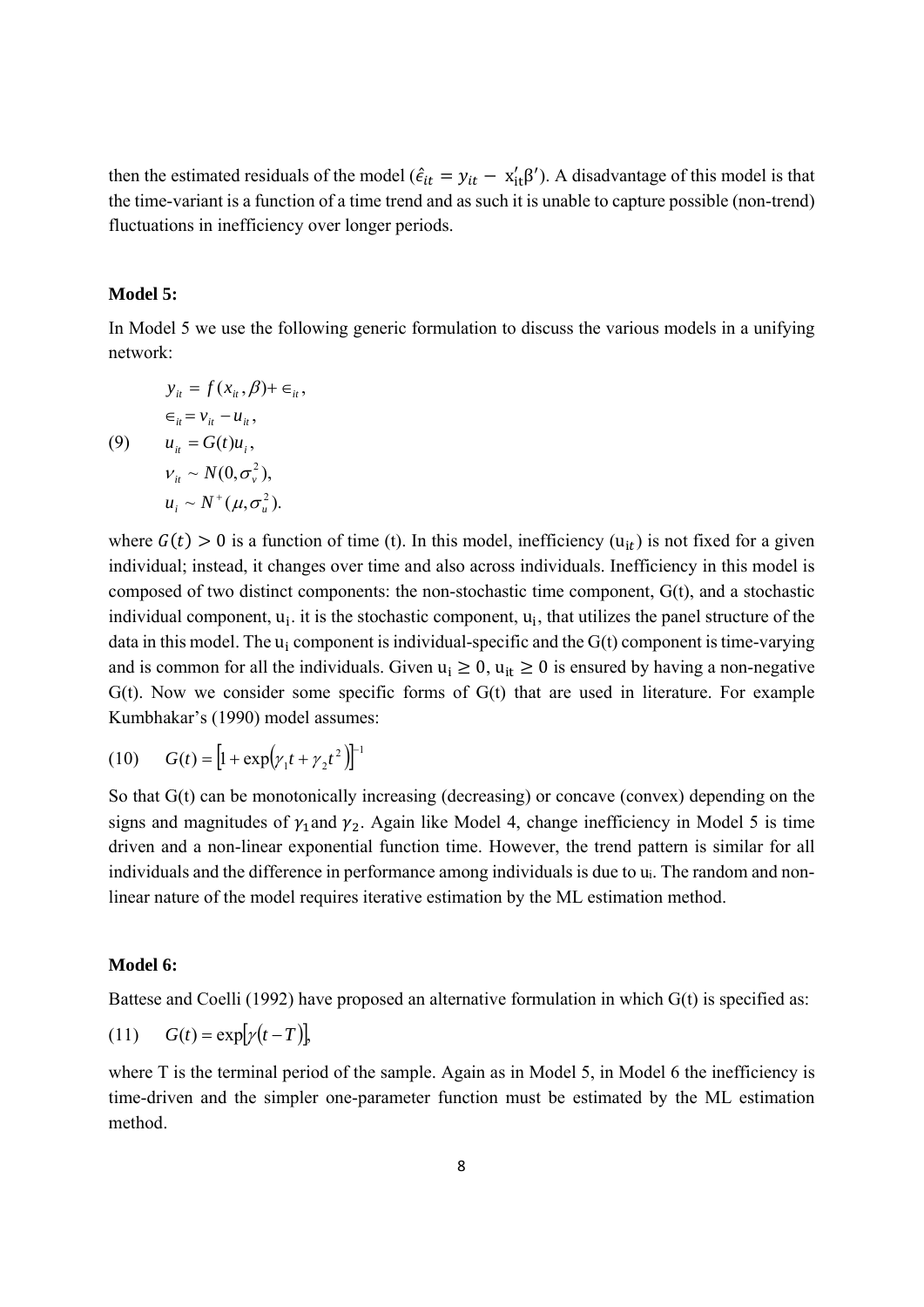### **Model 7:**

Kumbhakar and Wang (2005) use the following specification to specify a model of time-variant efficiency driven by time:

$$
(12) \tG(t) = \exp[\gamma(t - \underline{t})],
$$

where  $t$  is the beginning period of the sample. This is the opposite of Model 6 where  $T$  represents the last period of observation. The reference points in these two models are the initial and final periods. Analytically (11) and (12) are the same, but they are interpreted differently. In Battese and Coelli (1992) and the reformulated specification by Kumbhakar (1990),  $u_i \sim N^+(\mu, \sigma_u^2)$ specifies the distribution of inefficiency at the terminal point, that is,  $u_{it} = u_i$  when  $t = T$ . With (12),  $u_i \sim N^+(\mu, \sigma_u^2)$  specifies the initial distribution of inefficiency. The strength of Model 6 is in accounting for market entry, while  $t$  accounts for market exit in formulating the reference point in Model 7. A mixture model formulation of the two initial and terminal reference points might be superior to the two models individually.

### **2.3 Models separating inefficiency and unobserved individual effects**

#### **Models 8 and 9:**

The model as specified in (1) and (2) is a standard panel data model where  $\alpha_i$  is an unobservable individual effect. Standard panel data fixed and random-effects estimators are applied to estimate the model parameters including  $\alpha_i$ . The only difference is that we transform the estimated value of  $\hat{\alpha}_i$  to obtain the estimated value of u<sub>i</sub>, namely  $\hat{u}_i$  by using the highest  $\hat{\alpha}_i$  as a reference for the frontier.

A notable drawback of this approach is that individual heterogeneity cannot be distinguished from inefficiency. In other words, all time-invariant heterogeneity such as soil quality that is not necessarily inefficient is included as inefficiency, and therefore  $\hat{u}_i$  might be picking up heterogeneity in addition to or even instead of inefficiency (Greene, 2005b; Kumbhakar and Heshmati, 1995). Outliers serving as a reference and confounded inefficiency can overestimate or bias performance estimates.

Another potential issue with the models (1) and (2) is the time-invariant assumption of inefficiency. If T is large, it seems implausible that the inefficiency of a firm may stay constant for an extended period of time and that a firm with persistent inefficiency will survive in the market. So should one view the time-invariant component as persistent inefficiency or as individual heterogeneity that captures the effects of time-invariant covariates and has nothing to do with inefficiency? If the latter is true, then the results from the time-invariant inefficiency models are wrong. Perhaps the truth lies somewhere in between. That is, a part of the inefficiency might be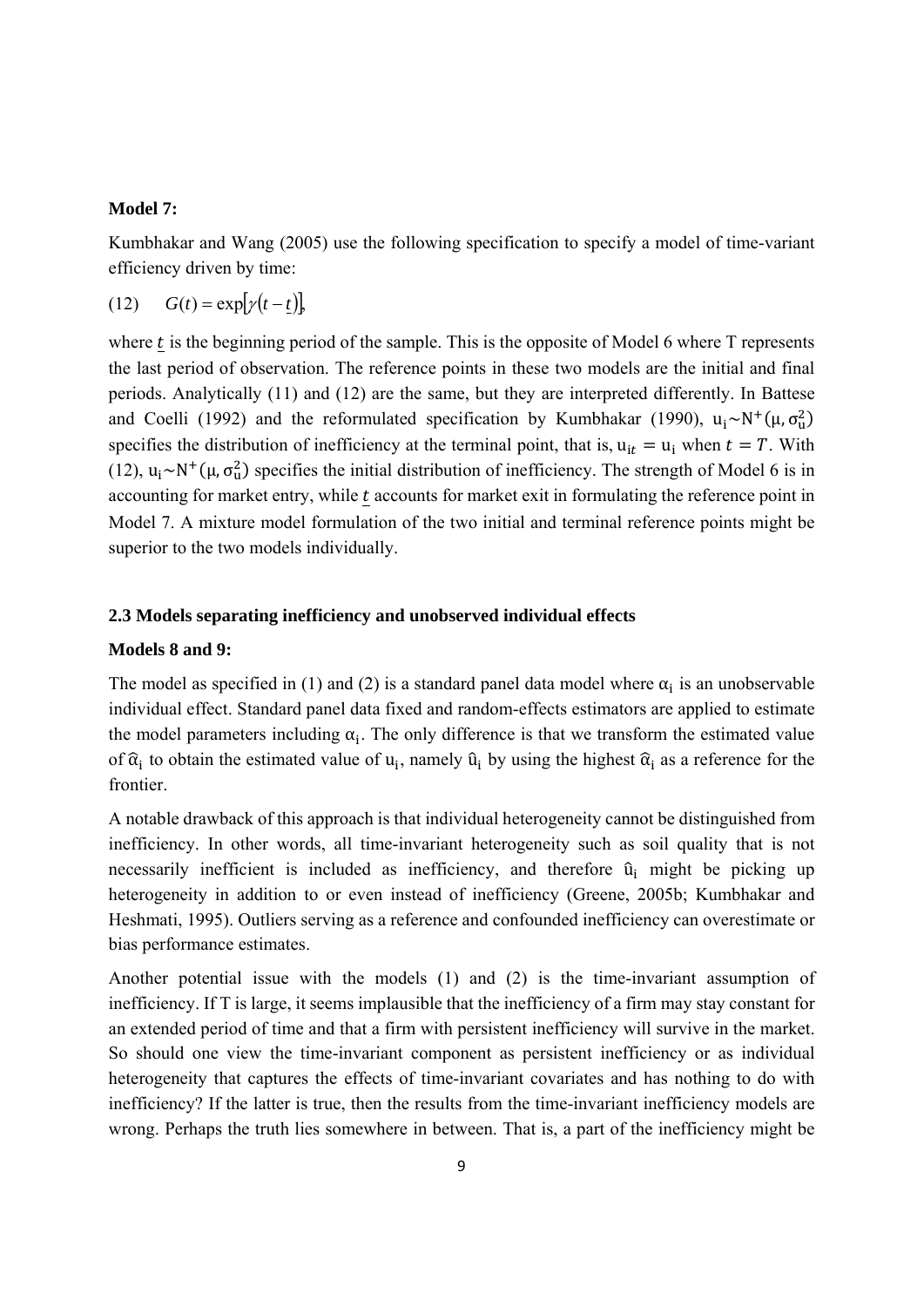persistent, while another part may be transitory. Unless the parts are separated from time-invariant individual effects, one has to choose either the model in which  $\alpha_i$  represents persistent inefficiency or the model in which  $\alpha_i$  represents an individual-specific effect (heterogeneity). In this paper, following Kumbhakar and Heshmati (1995) we consider both specifications. Thus, the models we examine can be written as:

$$
(13) \qquad y_{it} = \alpha_i + x_{it}' \beta + v_{it} - u_{it}
$$

If we treat  $\alpha_i$  as fixed parameters which are not part of inefficiency, then the model becomes the 'true fixed-effects' panel stochastic frontier model (Greene, 2005a), which we consider as Model 8 in our study. The model is labeled the 'true random-effects' panel stochastic frontier model when  $\alpha_i$  is treated as a random variable and it is mentioned as Model 9 in this research. Kumbhakar and Heshmati (1995) treated  $\alpha_i$  as persistent and  $u_{it}$  as transitory components of overall inefficiency.

# **Model 10:**

Using a different approach, Wang and Ho (2010) solved the problem in Greene (2005a) by proposing a stochastic frontier model in which the within and first-difference transformation on the model can be carried out and yet a closed-form likelihood function is still obtained using the standard practice used in literature. The Wang and Ho (2010) model is written as:

$$
y_{ii} = \alpha_i + x'_{ii} + \varepsilon_{ii}
$$
  
\n
$$
\varepsilon_{ii} = v_{ii} - u_{ii},
$$
  
\n
$$
v_{ii} \sim N(0, \sigma_v^2),
$$
  
\n
$$
u_{ii} = h_{ii}u_i^*
$$
  
\n
$$
h_{ii} = f(z'_{ii}\delta),
$$
  
\n
$$
u_i^* \sim N^+(\mu, \sigma_u^2),
$$
  
\n(14)

The key feature that allows the model's transformation is the multiplicative form of inefficiency effects,  $u_{it}$ , in which the individual-specific effects,  $u_i$ , appear in multiplicative forms with individual and time-specific effects,  $h_{it}$ . As  $u_i^*$  does not change with time, the within and firstdifference transformations leave this stochastic term intact.

# **2.4 Models separating persistent inefficiency from unobservable individual effects**

# **Model 11:**

So far we have discussed two types of time-varying panel data models. In the first group of models, inefficiency is a product of a time-varying function driven by a time trend and its squares, while in the second it is a deviation from the initial and terminal time reference points. The advantage of this specification of inefficiency is that the likelihood function is easy to derive. The second class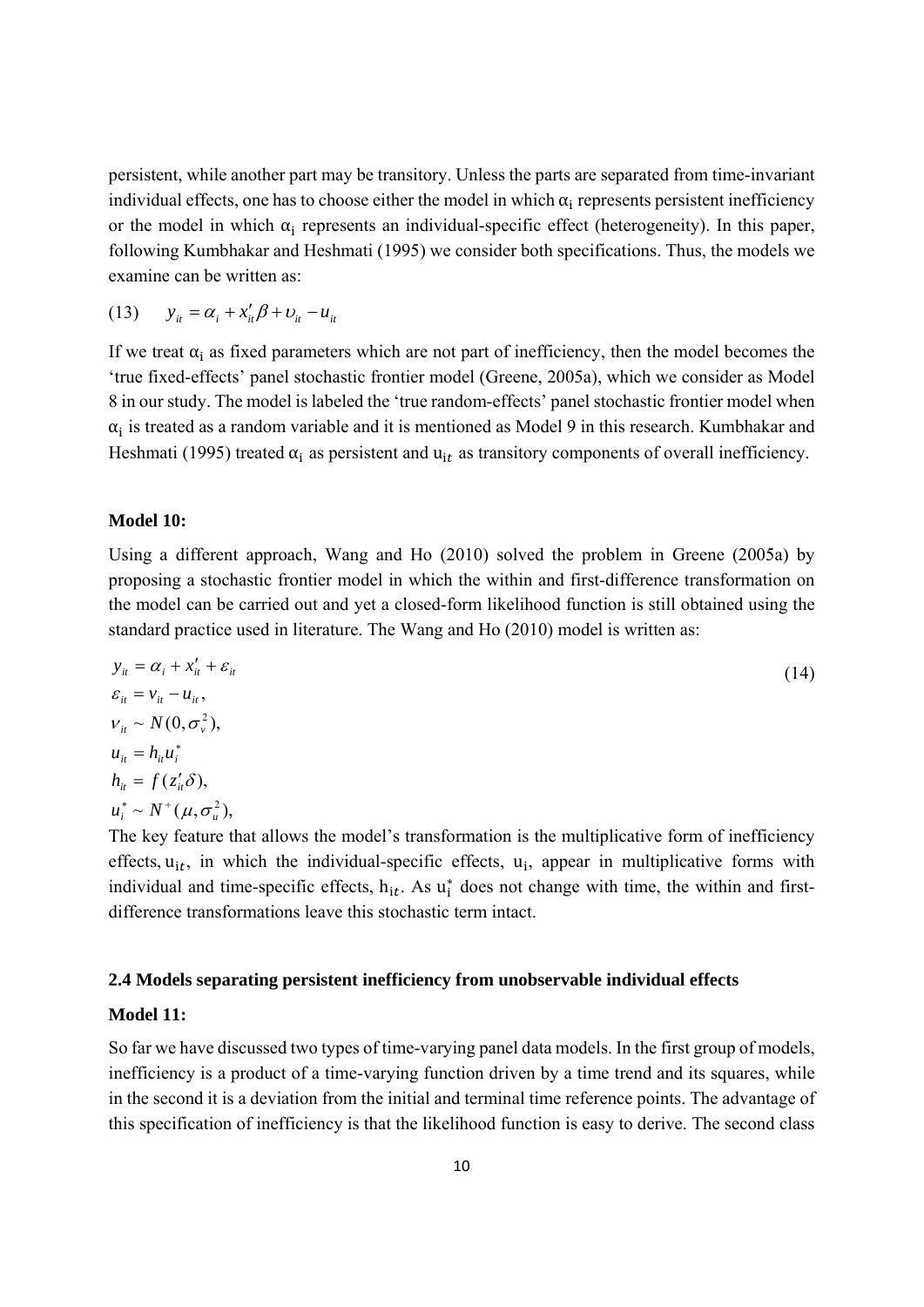of models examined controlled for firm-effects and allowed inefficiency to be time-varying. Unfortunately, these two classes of models are not nested and, therefore, the data cannot help one in testing to choose which formulation is appropriate.

However, both these classes of models view firm effects (fixed or random) as something different from inefficiency. That is, inefficiency in these models is always time-varying and can either be i.i.d. or a function of exogenous variables. Thus, these models fail to capture persistent inefficiency, which is hidden within firm effects. Consequently, these models are mis-specified and tend to produce a downward bias in the estimate of overall inefficiency, especially if persistent inefficiency exists and its magnitude is significant. Models 11 and 12 separate persistent and timevarying inefficiency components. Identifying the magnitude of persistent inefficiency is important, especially in short panels, because it reflects the effects of inputs like management (Mundlak, 1961) and other unobserved inputs which vary across firms but not over time. The residual component of inefficiency might change over time without any change in a firm's operations. Therefore, a distinction between the persistent and residual components of inefficiency is important and thus they have different policy implications. Thus, our Model 11 is the Kumbhakar and Heshmati (1995) model that is specified as:

$$
y_{ii} = \beta_0 + x'_{ii}\beta + \epsilon_{ii}
$$
  
(15) 
$$
\epsilon_{ii} = v_{ii} - u_{ii}
$$

$$
u_{ii} = u_i + \tau_{ii}
$$

The technical inefficiency part is decomposed as  $u_{it} = u_i + \tau_{it}$  where  $u_i$  is the persistent component (for example, time-invariant management effects) and  $\tau_{it}$  is the residual (time-varying) component of technical inefficiency, both of which are non-negative. The former is only firmspecific, while the latter is both firm and time-specific. To estimate the model we rewrite (15) as:

$$
y_{it} = \alpha_i + x_{it}'\beta + \omega_{it}
$$
  
(16) 
$$
A_i \equiv \beta_0 - u_i - E(\tau_{it})
$$

$$
\omega_{it} = \upsilon_{it} - (\tau_{it} - E(\tau_{it}))
$$

The error components, $\omega_{it}$ , have zero mean and constant variance. The model can be estimated either by the least squares dummy variable approach or by the generalized least squares (GLS) method. Following Kumbhakar and Heshmati (1995) we use a multi-step procedure to estimate the model. In step 1, we estimate (16) using the standard fixed-effects panel data model to obtain consistent estimates of  $\beta$ . In step 2, we estimate persistent technical inefficiency, u<sub>i</sub>. In step 3, we estimate  $\beta_0$  and the parameters associated with the random components,  $v_{it}$  and  $\tau_{it}$ . Finally, in step 4, the time-varying (residual) component of inefficiency, $\tau_{it}$ , is estimated. The multi-step procedure is cumbersome, but has the advantage of avoiding strong distributional assumption by estimating the model using the ML estimation method.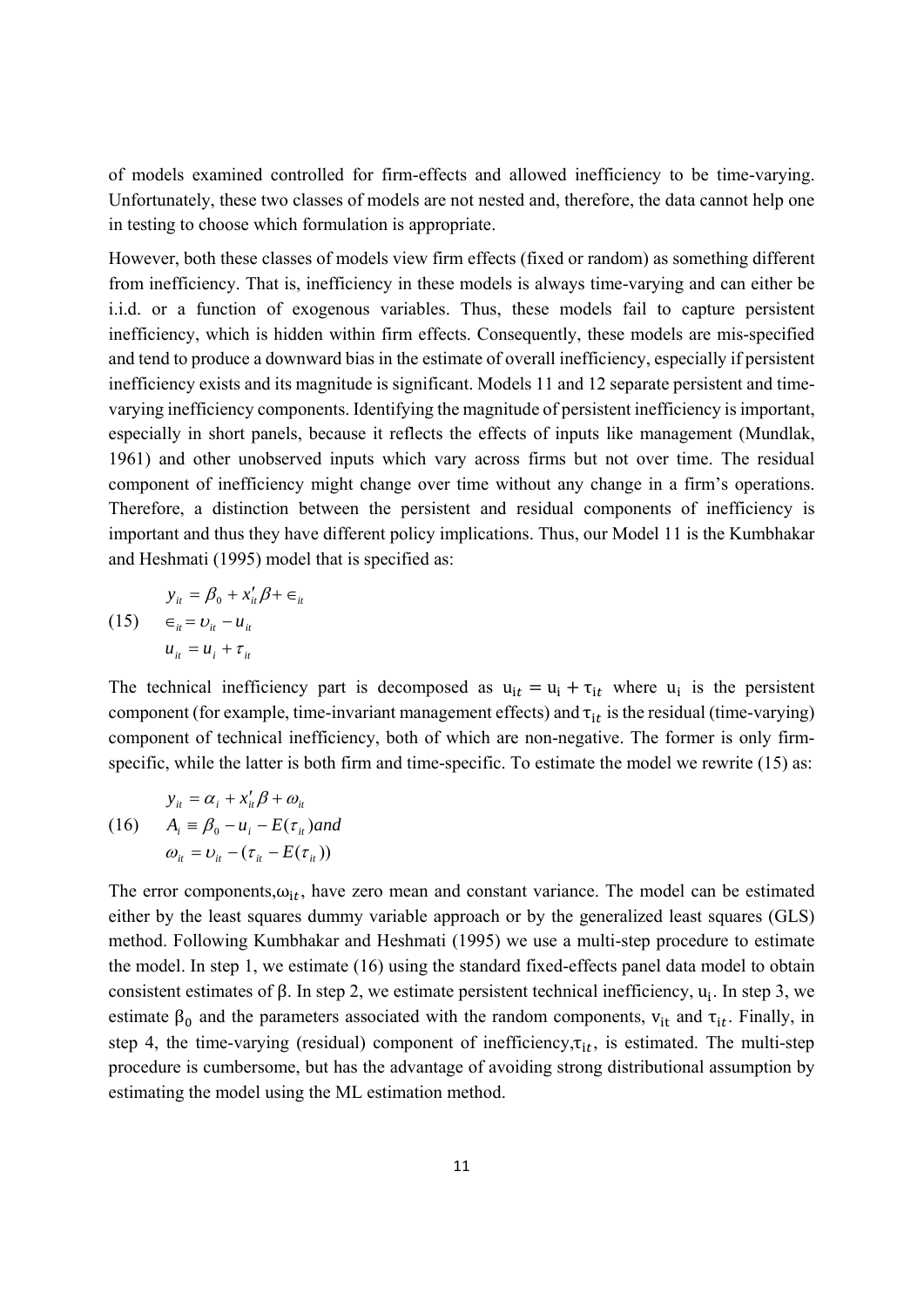#### **Model 12:**

Because the assumptions made in previous models are not fully satisfactory, we introduce a final model by Kumbhakar et al. (2014) and Colombi et al. (2014) that overcomes some of the limitations of the earlier models. In this model the error term is split into four components which given the inputs take into account different factors affecting output. The first component captures firms' latent heterogeneity (Greene, 2005a, 2005b), which has to be disentangled from inefficiency effects; the second component captures short-run (time-varying) inefficiency. The third component captures persistent or time-invariant inefficiency as in Kumbhakar and Hjalmarsson (1993, 1995) and Kumbhakar and Heshmati (1995), while the last component captures random shocks. Then, our final model is the Kumbhakar et al. (2014) model which is specified as:

(17) 
$$
y_{it} = \alpha_0 + f(x_{it}; \beta) + \mu_i + v_{it} - \eta_i - u_{it}
$$

Estimation of the model in (16) can be undertaken in a single stage ML method based on the distributional assumption of the four components (Colombi et al., 2011). However, here we consider a simpler multi-step procedure. For this, we rewrite model (17) as:

(18) 
$$
y_{it} = \alpha_0^* + f(x_{it}; \beta) + \alpha_i + \varepsilon_{it}
$$

where  $\alpha_0^* = \alpha_0 - E(\eta_i) - E(u_{it})$ ;  $\alpha_i = \mu - \eta_i + E(\eta_i)$ ; and  $\varepsilon_{it} = v_{it} - u_{it} + E(u_{it})$ . This model can be estimated in three steps. In the first step, the standard random-effect panel regression is used to estimate  $\hat{\beta}$ . This procedure also gives predicted values of  $\alpha_i$  and  $\varepsilon_{it}$ , which we denote by  $\hat{\alpha}_i$  and  $\hat{\varepsilon}_{it}$ . The time-varying technical inefficiency,  $u_{it}$ , is estimated in the second step and in the final step, we can estimate  $\eta_i$  following a procedure similar to that in step 2.

Presistent technical efficiency can then be estimated from  $PTE = -exp(\eta_i)$ . The overal technical efficiency, OTE, is then obtained from the product of PTE and RTE, that is,  $OTE = PTE \times$ RTE (Kumbhakar et al., 2015).

In order to provide an overview of the models' structures and differences, Table 1 gives a summary of the models based on their common characteristics related to the error component structure, treatment of firm-specific and time-specific effects, technical efficiency and its temporal structure and the estimation method and its underlying assumptions.

Insert Table 1 about here

#### **3. Data**

This research used 2000-2012 panel data for Iran's 13 cotton producing provinces which is an unbalanced panel data with 151 observations. Data summary related to research variables as given in Table 2. The measurement of output Y is the mean of provincial cotton production in tons per hectare. Fertilizer represents the quantity of animal manure fertilizers used for production per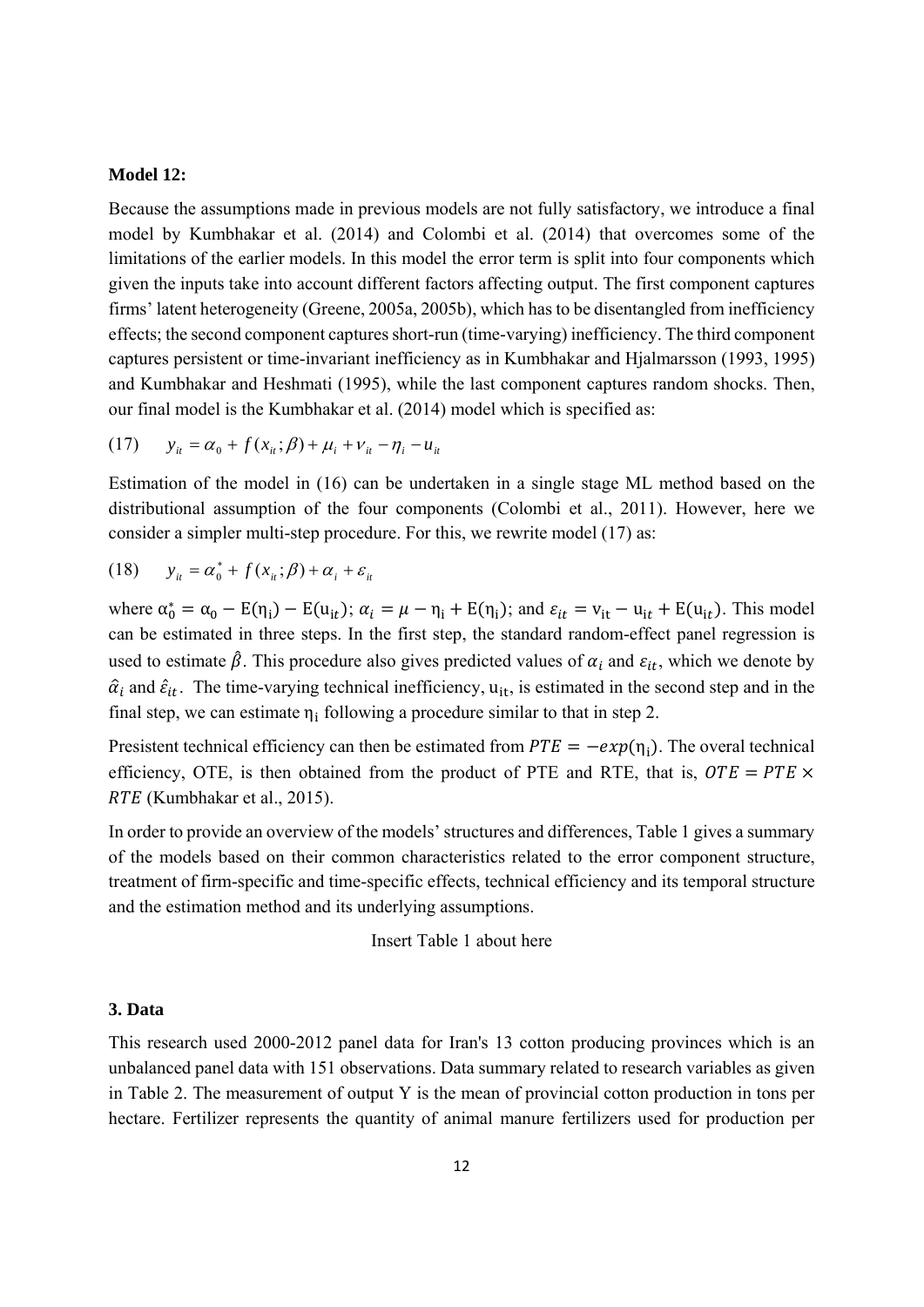hectare. Measurement for labor input L is the total number of employees per hectare in different provinces. Seed represent kilograms of seeds and seedlings per hectare. The data used for this paper came from Iran's Ministry of Agriculture Jihad, where the data are collected regionally through an annual survey that uses a common questionnaire across all provinces. The summary statistics of the data is provided in Table 1. The table shows that cotton production varied between a minimum of 1,092 kg to a maximum of 3,895 kg per hectare in the different provinces, and mean cotton production was about 2,513 kg per hectare. Seed consumption ranged between 20 to 205 kg per hectare with a standard deviation of 41.47 among provinces. The number of labor per hectare was about 77, which may reflect the fact that cotton production is labor intensive in Iran. Organic fertilizer usage decreased over time. This reflects the trend that young farmers are more likely to use chemical fertilizers and overlook the importance of organic manure.

Insert Table 2 about here

#### **4. Analysis of the Results**

#### **4.1 Specification and estimation testing and model selection**

For the purposes of this study, we analyzed a Cobb–Douglas production function for Models 1- 12. A simple functional form was chosen for a number of reasons. First, the main objective was to investigate the sensitivity of efficiency results across different specifications and decomposition of technical efficiency. This can be achieved more easily with a simple functional form. Second, the implications of assumptions regarding efficiency and its decomposition were easier to investigate within the frame of a simple functional form. Third, we were interested in average elasticities which are obtained without employing a flexible function form. The estimation results are given in Table 3.

# Insert Table 3 about here

For comparing some nested models we used a generalized likelihood ratio (LR) test. Based on the results of this test in Table 4, Model 5 was rejected in favor of the time-invariant model (Model 3). Given the results of the statistical tests this table suggests that the time-invariant model was preferred to the time decay model (Model 6) and Model 7. The results discussed earlier imply that technical efficiency measures do not appear to be affected by time.

Insert Table 4 about here

#### **4.2 Analysis of results from selected models**

For all models the estimated output elasticity with respect to labor was negative and statistically significant, indicating that production decreased with such inputs. The negative sign implies that by increasing inputs by k-times, provinces will get less output than current levels. In other words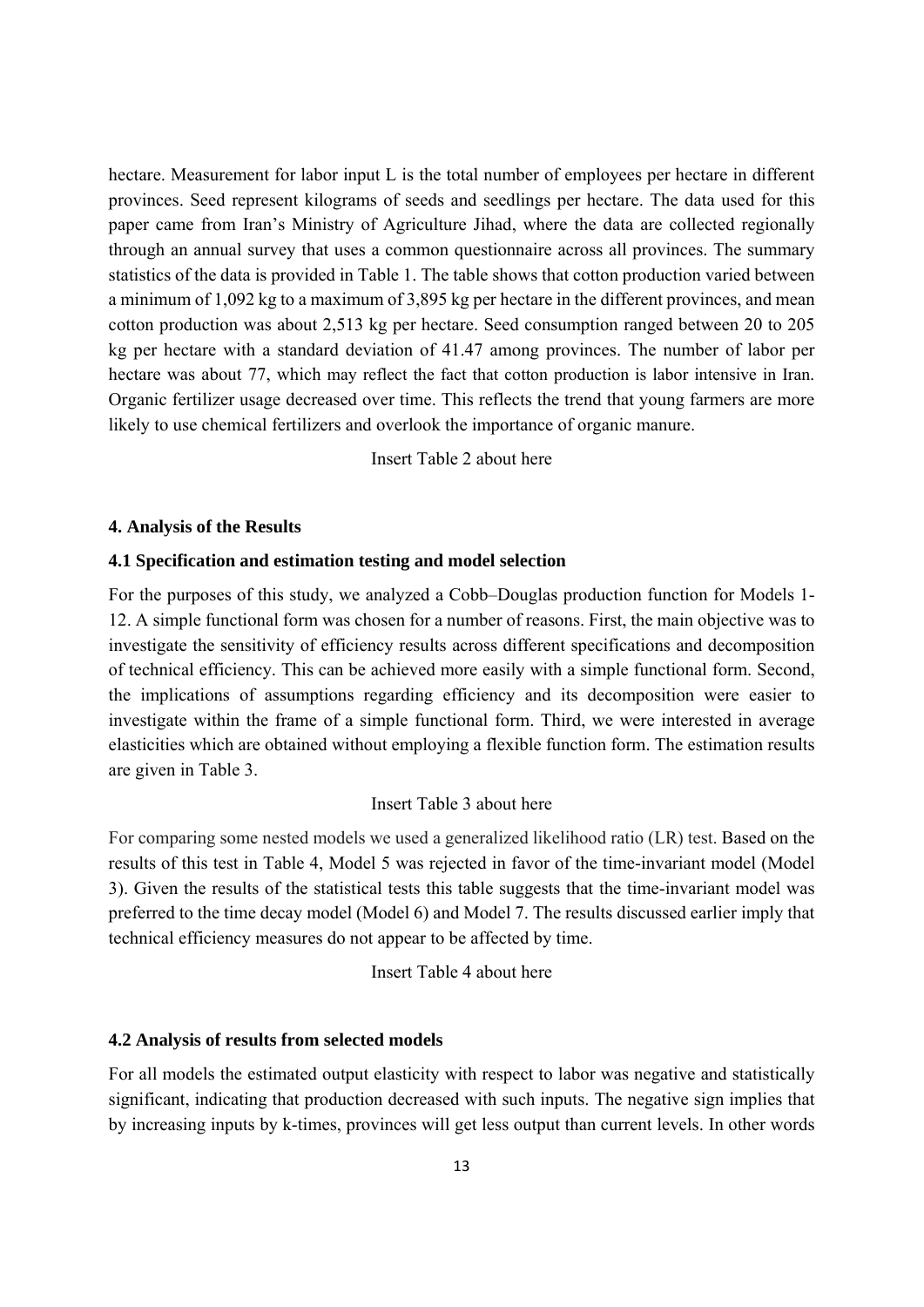provinces will pay more to get less. This may be due to labor application in the third stage of production when it should already be decreased. Increase in seed use will lead to an increase in cotton output which is statistically significant in all models except Models 4, 5 and 8. This indicates the importance of seeds in cotton production. The elasticity of output with respect to fertilizers is negative but insignificant.

The negative elasticities for labor and fertilizers reported in this paper are consistent with other studies. Mohammed and Saghaian (2014) found negative elasticity for these two inputs in rice production in Korea and Chakraborty et al., (2002) concluded that fertilizers and machinery had negative effects on cotton production in irrigated farms in Texas. Wan and Cheng (2001) and Chen et al. (2003) found excessive labor usage in Chinese agriculture. Their study focused on an analysis of efficiency in production rather than output responsiveness to input utilization. In terms of policy implications it is more important to determine which variables lead to inefficiency. The variables considered in current study to identify possible influences on technical efficiency are chemical fertilizers versus animal fertilizers, pressurized irrigation versus classical irrigation and machine use for seed and fertilizer spreading to indicate the extent to which farms use modern production technologies.

The positive sign of the parameters of these variables in Table 4 means the associated variables have a negative effect on technical efficiency. According to this table use of more inorganic fertilizers than organic ones leads to a significant decrease in technical efficiency. Unpressurized irrigation versus classical irrigation was used in order to investigate whether technical efficiency increased when more machinery was used in irrigation of cotton farms. The result shows that it led to an insignificant increase in technical efficiency in cotton production. Probably the reason for this is that there is not much difference between provinces when it comes to using irrigation technology. The results also suggest that the current extension program should be reoriented to give more emphasis to the application of inputs and production practices.

Descriptive statistics for technical efficiency according to different models are presented in Table 5. According to this table, various models clearly produced different results. Mean technical efficiency of Model 10 was the highest, while it was the least for Model 9. The average technical efficiency for Models 1 and 2 was about 0.80 with a maximum of 1, while the minimum for Model 1 was 0.65 and for Model 2 it was 0.64. Therefore, the gap between the most efficient and inefficient provinces was about 0.35. This gap states the difference between provinces in input allocations for cotton production. The mean value of technical efficiency according to most of the models was more than 0.80. The average efficiency indices reported in this study are within the bounds of those found in other studies on efficiency of cotton farms. Using farm-level data from four counties in west Texas, Chakraborty et al., (2002) estimated average efficiency as 80 per cent. Another study of cotton production found average technical efficiency of 79 per cent for farms in Çukurova region in Turkey (Gul et al., 2009).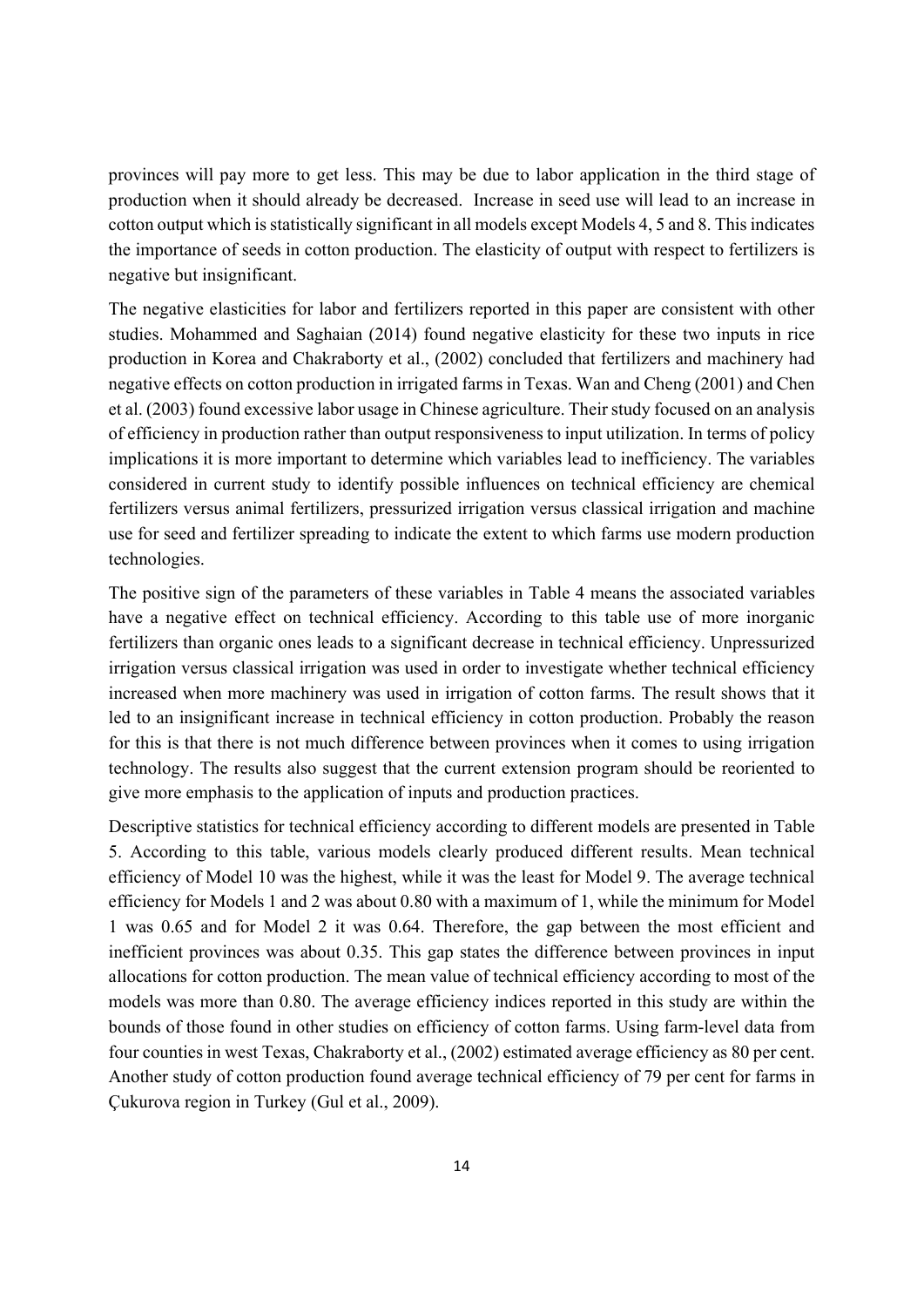### Insert Table 5 about here

Figure 1 presents kernel density distribution of technical efficiency estimates for Models 1-12. As an example, consider Models 5 and 6, in which the distribution of technical efficiency scores range from 0.59 to 0.94 and 0.64 to 0.95 respectively. Figure 2 illustrates the lower quartile, median and upper quartile efficiencies over time across 12 models, in which the spread of the efficiency can be seen. According to this figure Model 4 had the widest efficiency and Model 8 had the narrowest spread, slightly narrower than Model 9. As Figure 2 shows, the time-series pattern for most of the models is similar. Due to unbalanced panel data, mean of efficiency in time-invariant models (Models 1-3) was not constant.

# Insert Figure 1 about here

# Insert Figure 2 about here

For an investigation of the performance of different sample provinces and their position compared with the province with the best practiced technology, we would rank the provinces. Descriptive statistics for technical efficiency measured by provinces are presented in Table 6. Estimated efficiency measures for different models reveal that there are differences between provinces in terms of efficiency. For example, estimated technical efficiency according to Model 1 in East Azerbaijan and Kerman provinces was 100 and 65 per cent respectively. On the other hand, technical efficiency was estimated to be the highest for East Azerbaijan, Esfahan, Ardebil and Tehran and the lowest for Kerman, Mazandaran, Golestan and Khorasan. So we conclude that there is the possibility of increasing cotton production in different provinces through better input and extension practices.

# Insert Table 6 about here

The results show that different ranks for provinces determined by the 12 models. All the models except Models 8, 9 and 10 showed consistent rankings among provinces. The yearly mean of provincial technical efficiency for the 12 models is presented in Table 7. There were some variations in technical efficiency over time. According to most of the models, technical efficiency decreased during the period; 2007 was the most efficient year and 2012 the most inefficient year during the study period. The value of technical efficiency according to all models, except Model 10, for the entire period was quite high and was mostly concentrated in an interval of 60-92 per cent.

# Insert Table 7 about here

Pairwise rank order correlations of Models 1 to12 are reported in Table 8. There is a perfect match between Models 11 and 12. The correlation between Models 6 and 7, and also between Models 1, 2 and 3 was high. These models seem to be the most consistent in generating similar results, while the results of technical efficiency estimates between Model 10 and Models 1-9 and also between Model 8 and Models 1-7 are to a large extent independent, with a rank-order correlation of less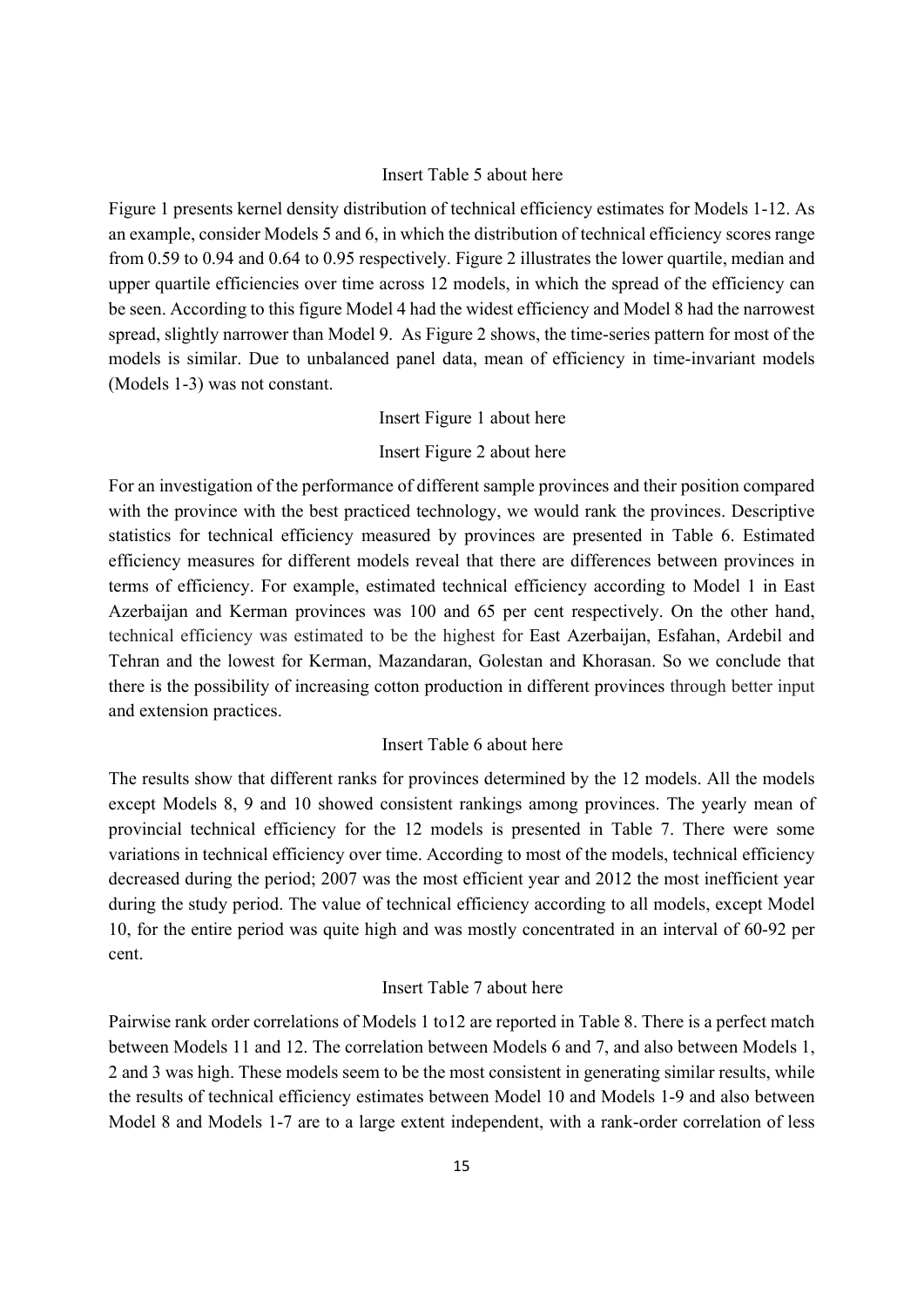than 0.05. In Figure 3 scatter plot matrices for Models 1-12 graphically illustrate the differences between the models in the ranking of the provinces. The straight lines in the graph indicate a perfect match between two compared models. These results prove the findings as given in Table 8.

# Insert Table 8 about here

# Insert Figure 3 about here

Table 9 shows Kendall's rank-order correlation for the persistent technical efficiency measure between Models 11 and 12. According to this table, assessments of residual technical efficiency for these two models are to a large extent positively correlated, with a rank-order correlation of 0.92. The results based on persistent and residual technical efficiency are independent, with a rankorder correlation of 0.05.

# Insert Table 9 about here

#### **4.3 Policy recommendations**

The results of our research are important as they provide detailed information to policymakers. Our recommendations for policymakers include:

- There is a need to use efficient machinery to reduce the labor's contribution in cotton production in Iran in order to enhance productivity.
- Rate of use of inorganic fertilizers as compared to organic fertilizers was negatively related to efficiency, implying that implementing policies will reduce inorganic fertilizer usage. Such a decision will help remove the subsidy given to chemical fertilizers.
- Emphasis should be placed on strengthening the capacity of cotton farmers through farmer training workshops geared towards managerial and resource use efficiency. This should be done in a collaborative manner involving the government, district assemblies and NGOs.
- Large differences between regions show provincial disparities, which in turn indicate that location has a significant impact on the efficiency of cotton production in Iran. One reason for this could be the environmental conditions that exist in different parts of the country. This implies further research which considers geographical conditions in measuring technical efficiency in different zones.

# **5. Conclusion**

This paper investigated the technical efficiency of cotton production and its determinants in Iran's main cotton producing provinces. Twelve stochastic production frontier models were estimated. The models differed in their underlying assumptions of time-variant/invariant technical efficiency and its decomposition as well as separation of technical inefficiency and province heterogeneity effects. The models incorporated almost all previously used model specifications. Estimating the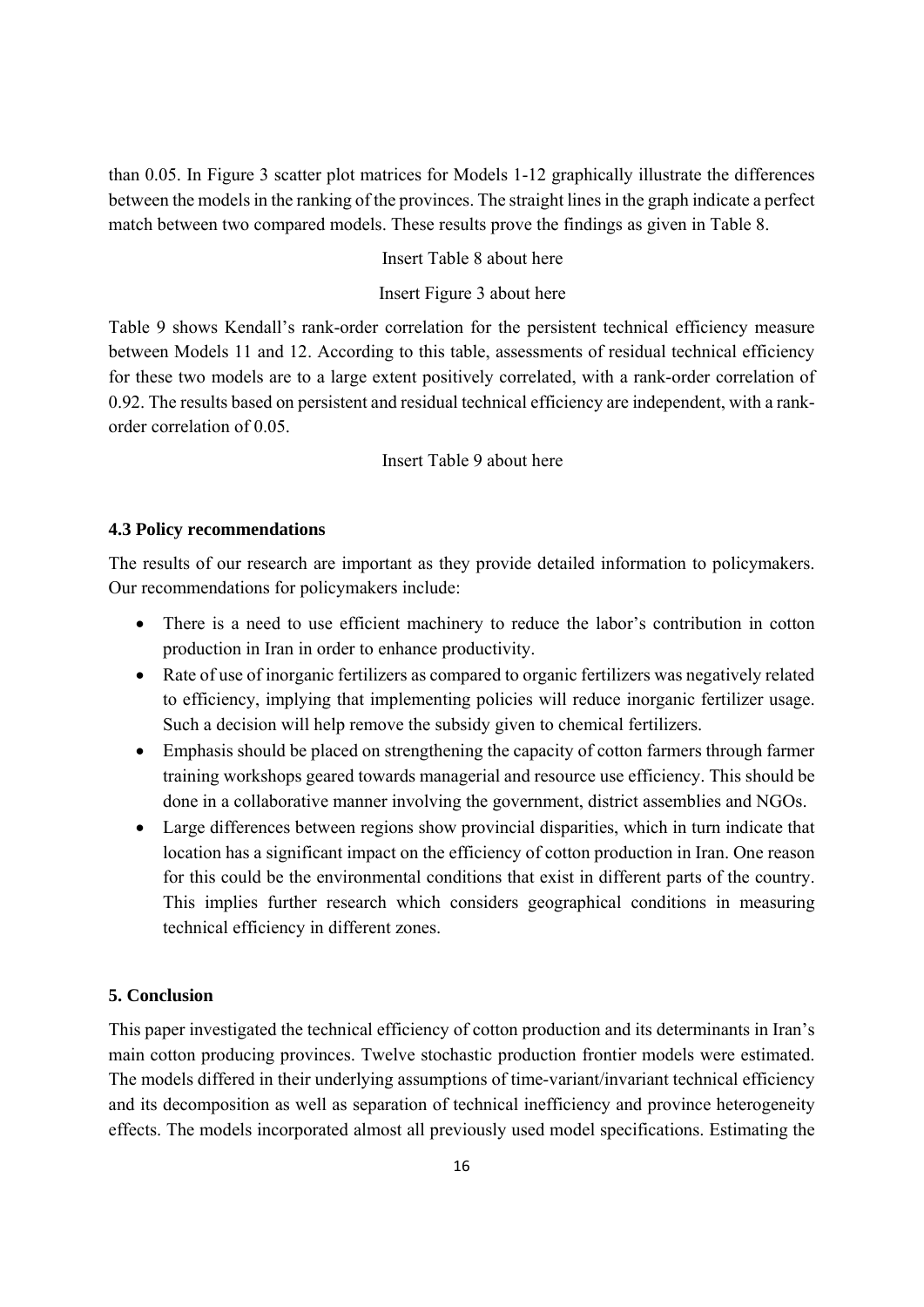models by using the same data allows shedding light on each model's strengths and weaknesses. This analysis was applied to 13 cotton producing provinces which were observed over a period of 13 years (2000-2012).

This study came to the conclusion that labor and seeds are significant determinants of output in cotton production, and only seeds positively influence production. The negative significance of labor indicates labor-hoarding behavior which makes the provinces use more labor during the production season for which they get less returns.

Empirical results of an investigation of the sources of technical inefficiency showed that the rate of use of chemical fertilizers equivalent to per unit use of animal fertilizers was a determining factor in technical inefficiency in production. Inorganic fertilizers result in reducing technical efficiency. Therefore, it is possible to increase technical efficiency if more organic fertilizers rather than inorganic fertilizers are used.

The results also emphasize that according to most of the models mean technical efficiency was about than 80 per cent of the best practiced technology. Average technical efficiency measures suggest that cotton producing provinces in Iran could increase their production by about 20 per cent through more efficient use of inputs, in particular by using organic fertilizers.

This paper also discussed the different levels of technical efficiency among various provinces in the country. The empirical results show evidence of large differences in technical efficiency levels between provinces, which shows that the impact of geography and management on technical efficiency is quite heterogeneous in different provinces. According to most of the models, East Azerbaijan, Esfahan and Ardebil were the most efficient provinces for cotton production. Results also indicate that technical efficiency decreased during the study period.

# **REFRENCES**

- Aigner, D., Lovell, C.A.K., and P. Schmidt (1977). Formulation and estimation of stochastic frontier production functions. *Journal of Econometrics*, 6(1), 21–37.
- Battese, G.E. and T.J. Coelli (1988). Prediction of firm-level technical efficiencies with a generalized frontier production function and panel data. *Journal of Econometrics*, 38, 387– 399.
- Chakraborty, K., S. Mirsa and P. Johnson. (2002). Cotton farmers' technical efficiency: stochastic and nonstochastic production function approaches. *Agricultural and Resource Economics Review*, 31(2), 211-220.
- Chen, A. Z., W. E., Huffman and S. Rozelle (2003). Technical Efficiency of Chinese Grain Production: A Stochastic Production Frontier Approach, Paper prepared for presentation at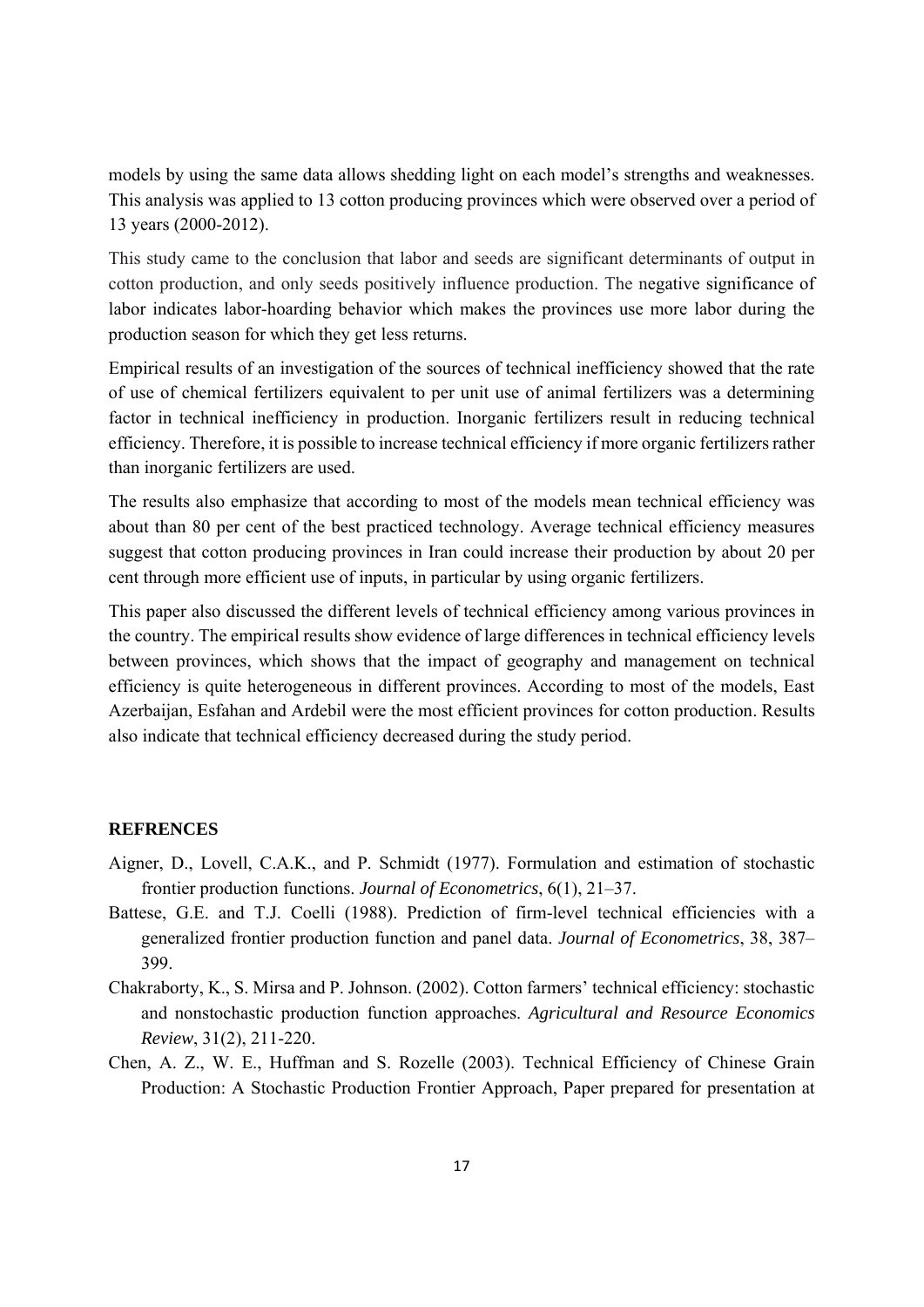the *American Agricultural Economics Association Annual Meeting,* Montreal, Canada, July 27-30.

- Colombi. R., Martini, G. and G. Vittadini (2011). A stochastic frontier model with short-run and long-run inefficiency random effects. Department of Economics and Technology Management, Universita di Bergamo, Italy.
- Colombi, R., Khumbakhar, S.C., Martini, G. and G. Vittadini (2014). Closed-Skew Normality in stochastic frontiers with individual effects and long/short-run efficiency. *Journal of Productivity Analysis*, 42(2), 123-136.
- Cornwell, C., Schmidt, P. and R.C. Sickles (1990). Production frontiers with cross sectional and time-series variation in efficiency levels. *Journal of Econometrics*, 46(1- 2): 185–200.
- Emvalomatis, G. (2009). Parametric models for dynamic efficiency measurement, Doctoral dissertation, Department of Agricultural Economics and Rural Sociology, The Pennsylvania State University.
- Farrell, M.J. (1957). The measurement of productive efficiency. *Journal of the Royal Statistical Society*, Series A, 120(3), 253–281.
- Greene, W. (2005a). Fixed and random effects in stochastic frontier models. *Journal of Productivity Analysis*, 23, 7–32.
- Greene, W. (2005b). Reconsidering heterogeneity in panel data estimators of the stochastic frontier model. *Journal of Econometrics*, 126, 269–303.
- Gul, M., B. Koc, E. Dagistan, M.G. Akpinar and O. Parlakay (2009). Determination of technical efficiency in cotton growing farms in Turkey: A case study of Cukurova region. *African Journal of Agricultural Research,* 4(10), 944-949.
- Heshmati, A., Kumbhakar, S.C. and L. Hjalmarsson (1995). Efficiency of Swedish pork industry: A farm level study using rotating panel data 1976-1988. *European Journal of operational Research*, 80, 519-533.
- Kumbhakar, S.C. (1987). The specification of technical and allocative inefficiency in stochastic production and profit frontiers. *Journal of Econometrics*, 34,335–348.
- Kumbhakar, S.C. (1990). Production frontiers and panel data and time varying technical efficiency. *Journal of Econometrics*, 46: 201–211.
- Kumbhakar, S.C. and L. Hjalmarsson (1993). Technical efficiency and technical progress in Swedish dairy farms. In: Fried, H.O., Schmidt S. and Lovell, C.A.K. (Eds), The measurement of productive efficiency: techniques and applications. Oxford University Press, Oxford, pp 256–270.
- Kumbhakar, S.C. and L. Hjalmarsson (1995). Labour-use efficiency in Swedish social insurance offices. *Journal of Applied Econometrics*, 10, 33–47.
- Kumbhakar, S.C., Lien, G. and J.B. Hardaker (2014). Technical efficiency in competing panel data models: a study of Norwegian grain farming. *Journal of Productivity Analysis*, 41(2), 321- 337.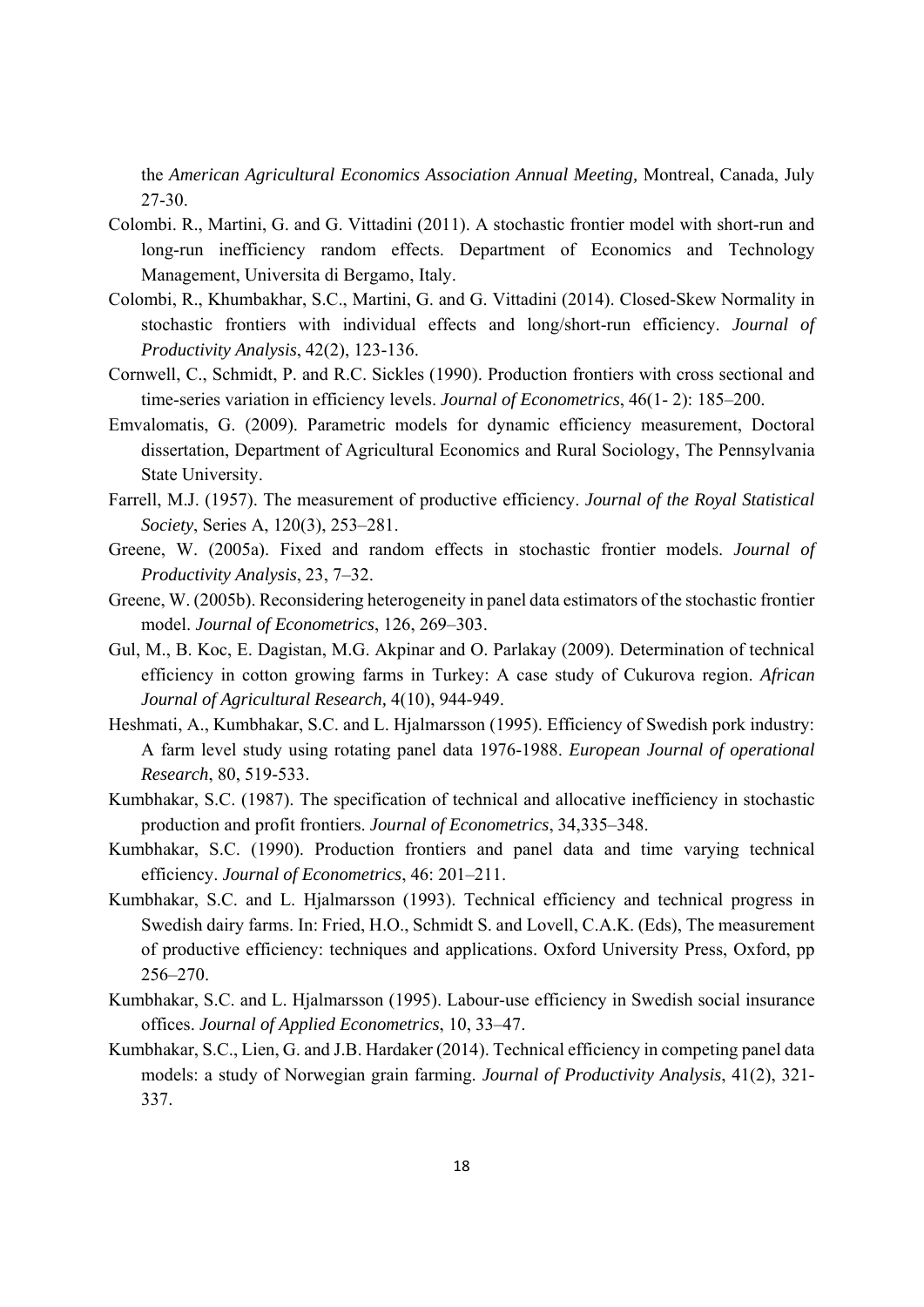- Kumbhakar, S.C. and A. Heshmati (1995). Efficiency measurement in Swedish dairy farms: an application of rotating panel data, 1976–88. *American Journal of Agricultural Economics*, 77, 660–674.
- Kumbhakar, S. C. and H.-J. Wang (2005). Estimation of growth convergence using a stochastic production function approach. *Economic Letters*, 88, 300–305.
- Kumbhakar, S.C., Wang, H.–J. and A.P. Horncastle (2015). A Practitioner's Guide to Stochastic Frontier Analysis Using Stata. Cambridge University Press.
- Meeusen, W. and J. van den Broeck (1977). Efficiency estimation from Cobb-Douglas production functions with composed error. *International Economic Review*, 18(2), 435– 444.
- Mundlak, Y. (1961). Aggregation over time in distributed lag models. *International Economic Review*, 2, 154-163.
- Pitt, M. and L.F. Lee (1981). The measurement and sources of technical inefficiency in the Indonesian weaving industry. *Journal of Development Economics*, 9, 43–64.
- Rezgar, M. and S. Saghaian. (2014). Technical Efficiency Estimation of Rice Production in South Korea. Selected paper prepared for presentation at the 2014 Southern Agricultural Economics Association (SAEA) Annual Meetings in Dallas, Texas.
- Schmidt, P. and R.C. Sickles (1984). Production frontier and panel data. *Journal of Business and Economic Statistics*, 2(4), 367–374.
- Wan, G.H. and E.J. Cheng (2001). Effects of land fragmentation and returns to scale in the Chinese farming sector. *Applied Economics*, 33, 183-194.
- Wang, H.–J. and C.-W. Ho (2010). Estimating fixed-effect panel data stochastic frontier models by model transformation. *Journal of Econometrics*, 157, 286–296.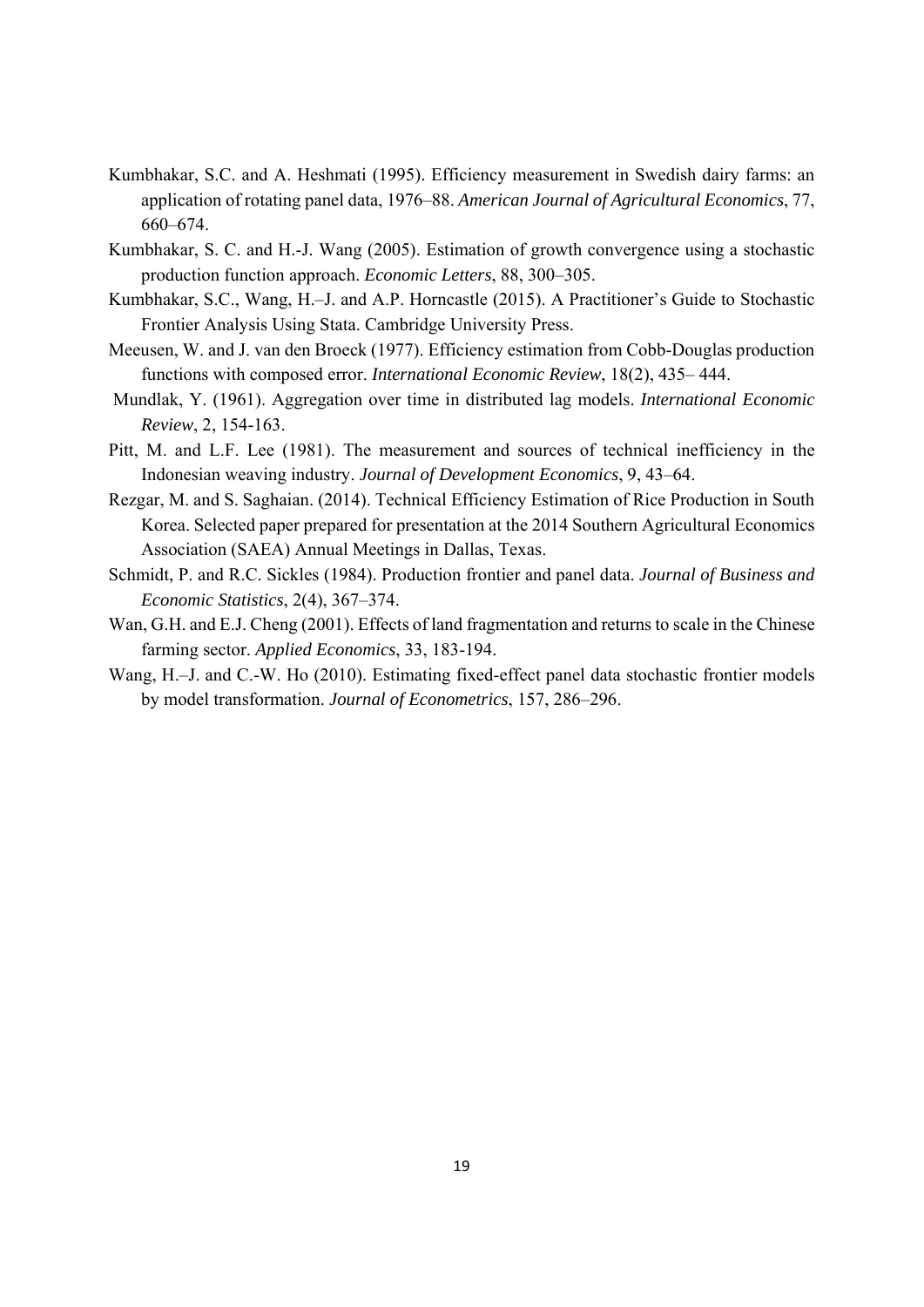**Table 1.** Main characteristics of different models

|                                    | Model1         | Model2     | Model3        | Model4        | Model5         | Model <sub>6</sub> | Model7        | Model <sub>8</sub> | Model9         | Model10        | Model11        | Model12        |
|------------------------------------|----------------|------------|---------------|---------------|----------------|--------------------|---------------|--------------------|----------------|----------------|----------------|----------------|
| General firm effects:              | N <sub>0</sub> | No         | No            | No            | N <sub>0</sub> | No                 | No            | Fixed              | Random         | Fixed          | N <sub>0</sub> | Random         |
| Technical inefficiency components: |                |            |               |               |                |                    |               |                    |                |                |                |                |
| Persistent                         | No             | No         | No            | No            | N <sub>0</sub> | No                 | No            | No                 | No             | N <sub>0</sub> | Yes            | Yes            |
| Residual                           | No             | No         | No            | No            | N <sub>0</sub> | No                 | No            | No                 | No             | No             | Yes            | Yes            |
| Overall technical inefficiency:    |                |            |               |               |                |                    |               |                    |                |                |                |                |
| Mean                               | ۰              | ٠          | Time-<br>Inv. | Time-<br>Inv. | Time-<br>Inv.  | Time-<br>Inv.      | Time-<br>Inv. | Zero<br>trunc.     | Zero<br>trunc. | Zero<br>trunc. | Zero<br>trunc. | Zero<br>trunc. |
| Variance                           | ۰              | ۰.         | Homo.         |               | Homo.          | Homo.              | Homo.         | Hetero.            | Homo.          | Homo.          | Homo.          | Homo.          |
| Symmetric error term:              |                |            |               |               |                |                    |               |                    |                |                |                |                |
| Variance                           | Homo.          | Homo.      | Homo.         | Homo.         | Homo.          | Homo.              | Homo.         | Homo.              | Homo.          | Homo.          | Homo.          | Homo.          |
| <b>Estimation Method:</b>          | <b>COLS</b>    | <b>GLS</b> | МL            | <b>OLS</b>    | МL             | МL                 | МL            | МL                 | МL             | МL             | МL             | МL             |

Notes: Fixed effects (Fixed), Random effects (Random), Homoscedastic variance (Homo.), Time invariant efficiency (Time inv.), Zero truncated error term (Zero trunc.), Corrected ordinary least squares (COLS), Maximum likelihood (ML), Generalize least squares (GLS).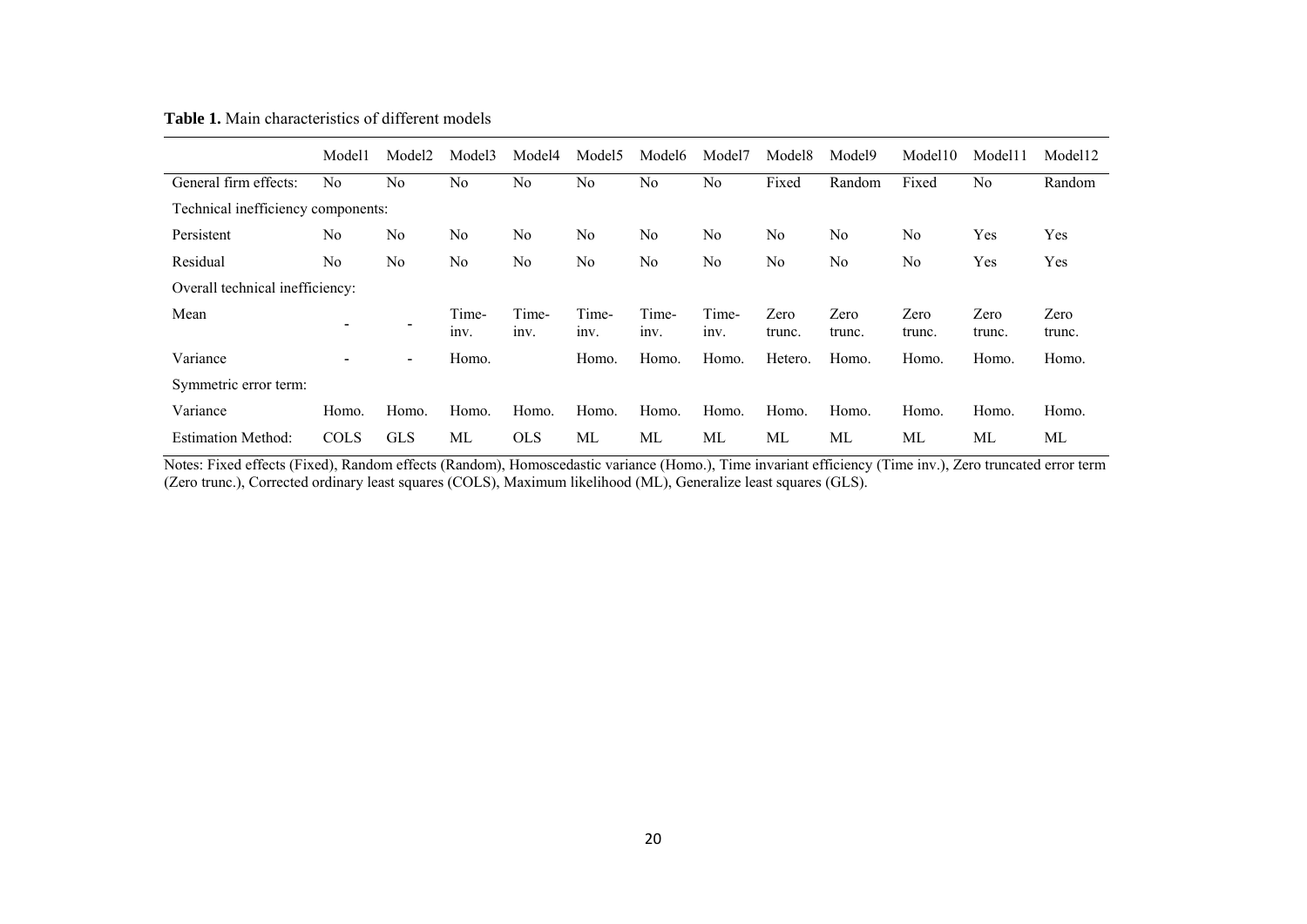| Variable                      | Label                                                       | Mean     | Std.Dev. | Min      | Max     |
|-------------------------------|-------------------------------------------------------------|----------|----------|----------|---------|
| Production function variables |                                                             |          |          |          |         |
| $\mathcal{Y}$                 | Output (Kilogramms per hektares)                            | 2513.492 | 520.769  | 1092.4   | 3894.89 |
| $x_{S}$                       | Seed (Kilogramms per hektares)                              | 78.257   | 41.466   | 20       | 205.596 |
| $x_I$                         | Labor (man-day)                                             | 77.440   | 32.701   | 16.81    | 162.600 |
| $x_f$                         | Fertilizer (Kilogramms per hektares)                        | 1508.86  | 3470.33  | .01      | 24228   |
|                               | Inefficiency determinant variables in inefficiency function |          |          |          |         |
|                               | Rate of chemical fertilizer per animal                      | 13552.13 | 20029.48 | 0.016    | 89000   |
| $z_1$                         | fertilizer                                                  |          |          |          |         |
| $Z_2$                         | Rate of pressurized irrigation per                          | 0.120    | 0.540    | 2.88E-11 | 4.304   |
|                               | classical irrigation                                        |          |          |          |         |
| $Z_3$                         | Machine use for seed spreading (percent)                    | 32.989   | 35.149   | 1.00E-05 | 100     |
|                               | Machine use for fertilizer spreading                        | 13.051   | 22.146   | 1.00E-05 | 100     |
| $Z_4$                         | (percent)                                                   |          |          |          |         |

**Table 2.** Summary statistics of inputs and output data, 2000-2012, 13 provinces and 13 years, 151 observations.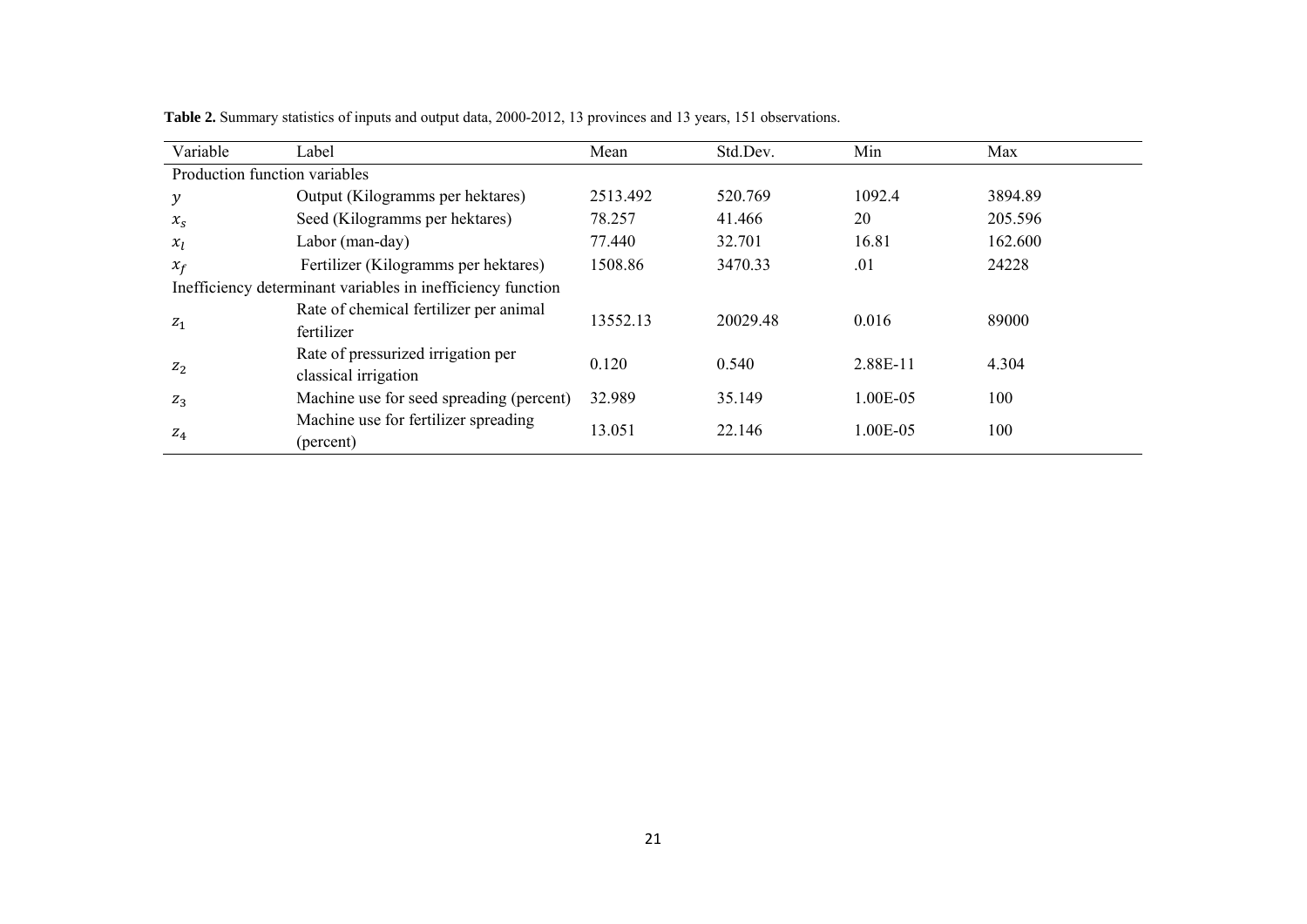|                |                | Model1               | Model2               | Model3               | Model4               | Model5               | Model6               | Model7               | Model8              | Model9               | Model10                | Model11              | Moddel12             |
|----------------|----------------|----------------------|----------------------|----------------------|----------------------|----------------------|----------------------|----------------------|---------------------|----------------------|------------------------|----------------------|----------------------|
| $\beta_s$      |                | 0.1028               | 0.1087               | 0.0982               | 0.0464               | 0.0980               | 0.1007               | 0.1013               | 0.0635              | 0.0619               | 0.107223               | 0.1028               | 0.1087               |
|                |                | (0.058)<br>$-0.1076$ | (0.022)<br>$-0.1073$ | (0.021)<br>$-0.1099$ | (0.464)<br>$-0.1671$ | (0.030)<br>$-0.1195$ | (0.022)<br>$-0.1132$ | (0.022)<br>$-0.1138$ | (0.161)<br>$-0.098$ | (0.000)<br>$-0.0895$ | (0.047)<br>$-0.10638$  | (0.058)<br>$-0.1076$ | (0.022)<br>$-0.1073$ |
| $\beta_1$      |                | (0.003)              | (0.002)              | (0.001)              | (0.000)              | (0.001)              | (0.001)              | (0.001)              | (0.000)             | (0.000)              | (0.003)                | (0.003)              | (0.002)              |
| $\beta_k$      |                | 0.0026               | 0.0032               | 0.0027               | $-0.0001$            | 0.0024               | 0.0027               | 0.0027               | $-0.006$            | $-0.0004$            | 0.008340               | 0.0026               | 0.0032               |
|                |                | (0.469)              | (0.357)              | (0.415)              | (0.969)              | (0.485)              | (0.428)              | (0.428)              | (0.074)             | (0.871)              | (0.083)                | (0.469)              | (0.357)              |
| $\beta_0$      |                | 7.8230<br>(0.000)    | 7.7942<br>(0.000)    | 8.0712<br>(0.000)    | 8.2990<br>(0.000)    | 8.13896<br>(0.000)   | 8.0790<br>(0.000)    | 8.0803<br>(0.000)    | 8.1393<br>(0.000)   | 8.0981<br>(0.000)    |                        | 7.8230<br>(0.000)    | 7.7942<br>(0.000)    |
|                |                |                      |                      |                      |                      | 0.1385               |                      |                      |                     |                      |                        |                      |                      |
|                | Time           |                      |                      |                      |                      | (0.107)              |                      |                      |                     |                      |                        |                      |                      |
| Gamma          | Time2          |                      |                      |                      |                      | $-0.0109$            |                      |                      |                     |                      |                        |                      |                      |
|                |                |                      |                      |                      |                      | (0.063)              | 0.0057               | 0.0060               |                     |                      |                        |                      |                      |
|                | TimeT          |                      |                      |                      |                      |                      | (0.678)              | (0.626)              |                     |                      |                        |                      |                      |
|                | Z1             |                      |                      |                      |                      |                      |                      |                      |                     |                      | $-0.735023$            |                      |                      |
|                |                |                      |                      |                      |                      |                      |                      |                      |                     |                      | (0.158)<br>$-1.398763$ |                      |                      |
|                | Z <sub>2</sub> |                      |                      |                      |                      |                      |                      |                      |                     |                      | (0.516)                |                      |                      |
| Hleq           | Z3             |                      |                      |                      |                      |                      |                      |                      |                     |                      | 0.003536               |                      |                      |
|                |                |                      |                      |                      |                      |                      |                      |                      |                     |                      | (0.710)                |                      |                      |
|                | Z4             |                      |                      |                      |                      |                      |                      |                      |                     |                      | 0.000204<br>(0.984)    |                      |                      |
|                |                |                      |                      | 0.1652               |                      | 0.2540               | 0.1813               | 0.1719               |                     |                      |                        |                      |                      |
|                | $\mu$          |                      |                      | (0.291)              |                      | (0.325)              | (0.272)              | (0.251)              |                     |                      |                        |                      |                      |
|                | cons           | 0.022                | 0.026                | 0.0310<br>(0.000)    |                      | 0.0340<br>(0.000)    | 0.0320<br>(0.000)    | 0.0270<br>(0.000)    | 0.0330<br>(0.000)   | 0.0483<br>(0.046)    | 0.0214042<br>(0.466)   | 0.022                | 0.026                |
|                |                |                      |                      |                      |                      |                      |                      |                      | .00002              |                      |                        |                      |                      |
|                | Z1             |                      |                      |                      |                      |                      |                      |                      | (0.010)             |                      |                        |                      |                      |
| $\sigma_u^2$   | Z <sub>2</sub> |                      |                      |                      |                      |                      |                      |                      | $-0.3134$           |                      |                        |                      |                      |
|                |                |                      |                      |                      |                      |                      |                      |                      | (0.347)<br>0.0018   |                      |                        |                      |                      |
|                | Z3             |                      |                      |                      |                      |                      |                      |                      | (0.717)             |                      |                        |                      |                      |
|                | Z <sub>4</sub> |                      |                      |                      |                      |                      |                      |                      | 0.0004              |                      |                        |                      |                      |
|                |                |                      |                      |                      |                      |                      |                      |                      | (0.960)             |                      | 0.0229775              |                      |                      |
|                | $\sigma_v^2$   | 0.0243               | 0.0243               | 0.024                |                      | 0.023                | 0.023                | 0.023                | 0.003               | 0.005                | (0.000)                | 0.0243               | 0.0243               |
|                |                |                      |                      | (0.000)              |                      | (0.000)              | (0.000)              | (0.000)              | (0.105)             | (0.330)              |                        |                      |                      |
|                | $\sigma_e^2$   |                      |                      |                      |                      |                      |                      |                      |                     | 0.019<br>(0.315)     |                        |                      |                      |
| R-squared      |                | 0.09                 | 0.10                 |                      | 0.66                 |                      |                      |                      |                     |                      |                        | 0.09                 | $0.10\,$             |
| Log-likelihood |                | 74.15                |                      | 52.94                | 98.90                | 54.44                | 53.03                | 53.03                | 88.51               |                      | 53.65                  | 74.15                |                      |
|                |                |                      |                      |                      |                      |                      |                      |                      |                     |                      |                        |                      |                      |

Table 3. Estimated stochastic frontier models (Estimated standard errors in parentheses), N=151 observation.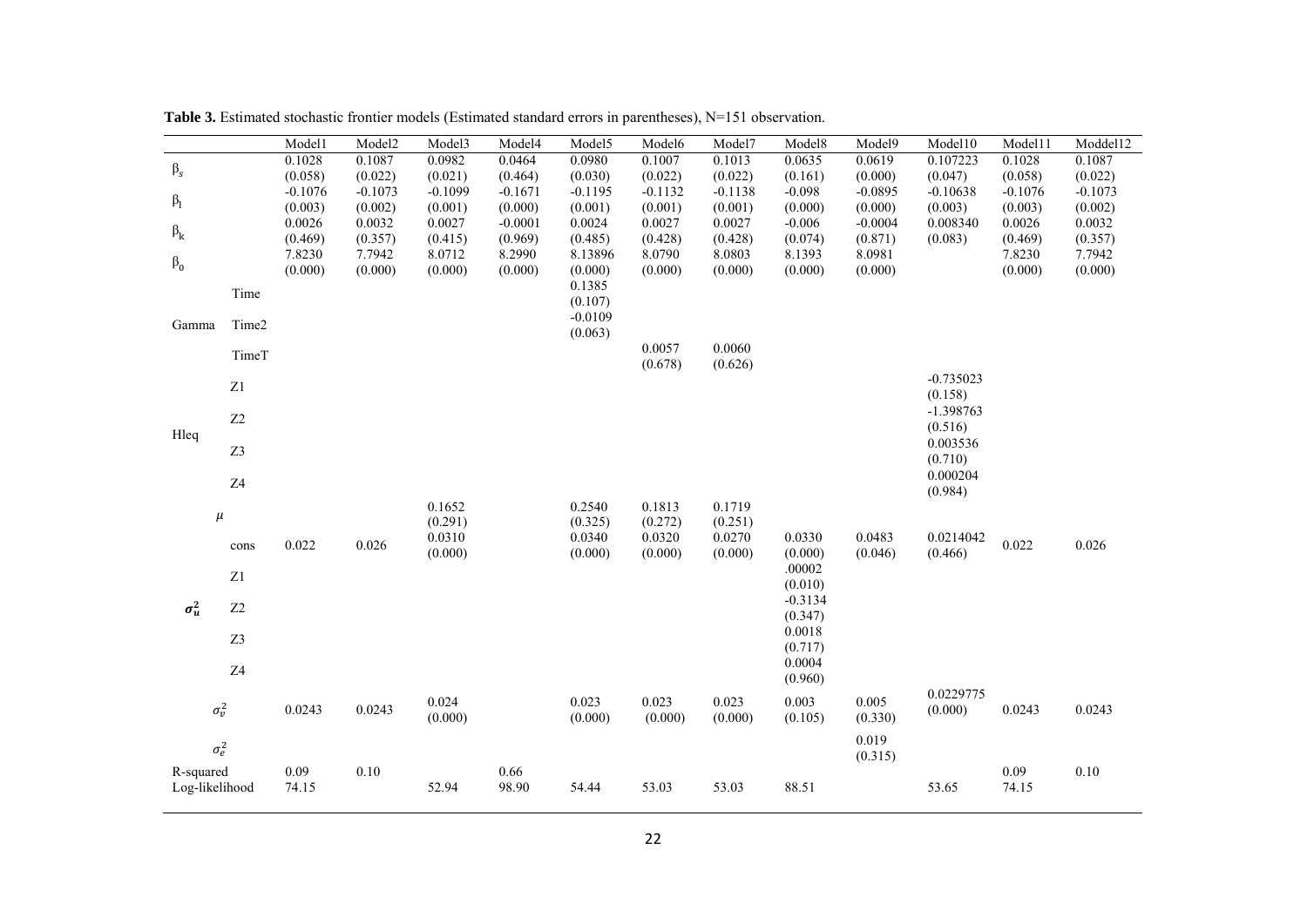**Table 4.** Specification tests for alternative production models

|                        | Log-likelihood under $H_0$ | Log-likelihood under $H_1$ | Test statistic | Critical value at 5% | Decision            |
|------------------------|----------------------------|----------------------------|----------------|----------------------|---------------------|
| Model 3 versus Model 5 | 52.94                      | 54.44                      | 2.99           | 5.13                 | Model 3 is accepted |
| Model 3 versus Model 6 | 52.94                      | 53.03                      | 0.16           | 2.70                 | Model 3 is accepted |
| Model 3 versus Model 7 | 52.94                      | 53.03                      | 0.23           | 2.70                 | Model 3 is accepted |

Table 5. Descriptive statistic for technical efficiency measures by different models

| <b>Technical Efficiency</b> | Mean  | Std.Dev. | Min   | Max   |
|-----------------------------|-------|----------|-------|-------|
| Model 1                     | 0.813 | 0.115    | 0.650 | 1.000 |
| Model 2                     | 0.808 | 0.115    | 0.645 | 1.000 |
| Model 3                     | 0.810 | 0.104    | 0.660 | 0.959 |
| Model 4                     | 0.692 | 0.122    | 0.418 | 1.000 |
| Model 5                     | 0.790 | 0.102    | 0.590 | 0.941 |
| Model 6                     | 0.807 | 0.103    | 0.648 | 0.958 |
| Model 7                     | 0.806 | 0.104    | 0.645 | 0.957 |
| Model 8                     | 0.850 | 0.102    | 0.487 | 0.975 |
| Model 9                     | 0.261 | 0.034    | 0.125 | 0.308 |
| Model 10                    | 0.916 | 0.042    | 0.638 | 0.999 |
| Model 11                    | 0.704 | 0.118    | 0.382 | 0.971 |
| Model 12                    | 0.711 | 0.116    | 0.391 | 0.973 |

Notes:

Models 1-3: Models with time-invariant inefficiency effects

Models 4-7: Models with time-variant inefficiency effects

Models 8-10: Models separating inefficiency and unobserved individual effects

Models 11-12: Models separating persistent inefficiency from unobservable individual effects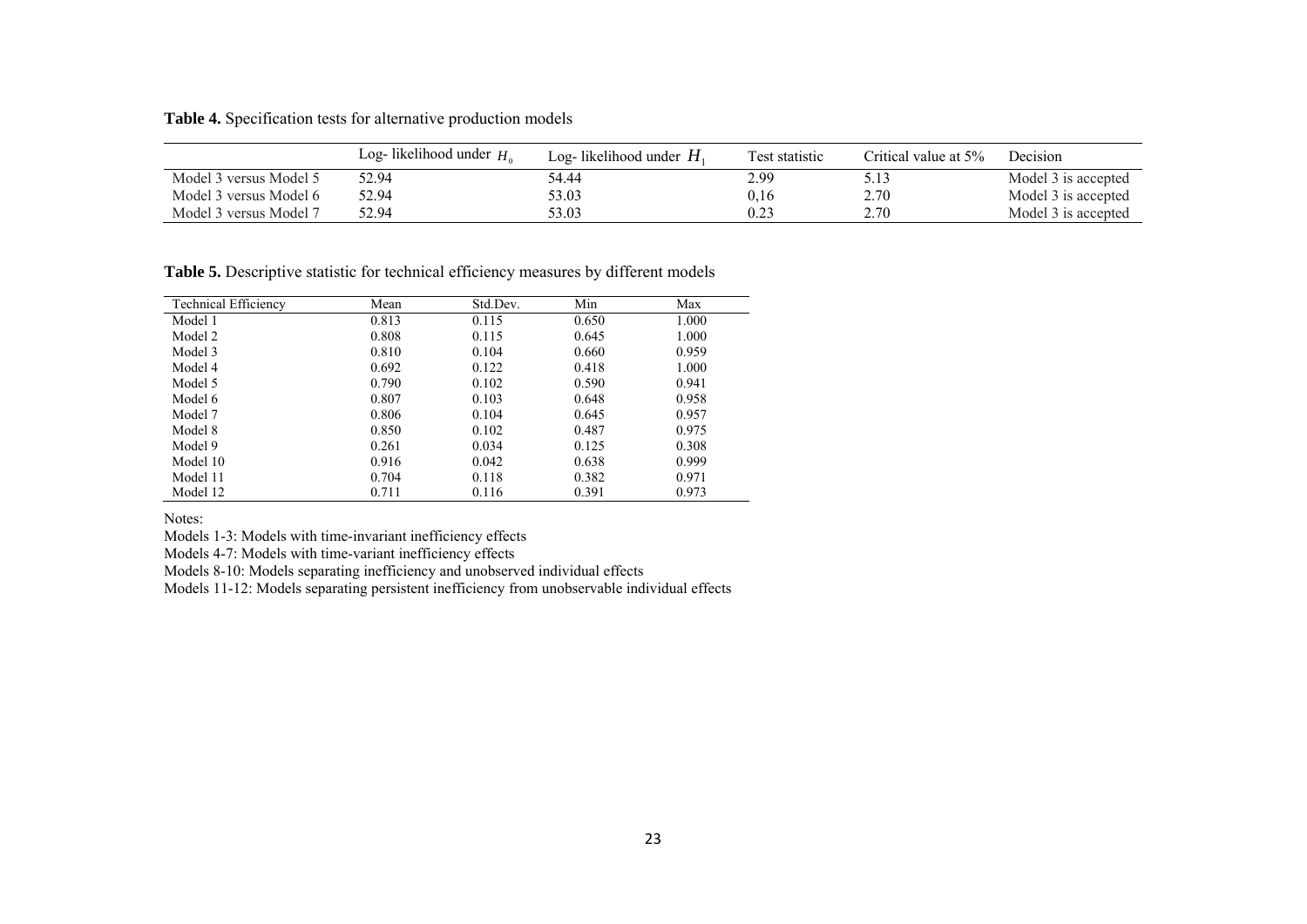| Province        | Model1 | Model <sub>2</sub> | Model3 | Model4 | Model <sub>5</sub> | Model6 | Model7 | Model <sub>8</sub> | Model9 | Model10 | Model11 | Moddel12 |
|-----------------|--------|--------------------|--------|--------|--------------------|--------|--------|--------------------|--------|---------|---------|----------|
| Markazi         | 0.806  | 0.804              | 0.807  | 0.666  | 0.789              | 0.803  | 0.803  | 0.820              | 0.243  | 0.876   | 0.699   | 0.709    |
| Mazandaran      | 0.660  | 0.659              | 0.675  | 0.533  | 0.657              | 0.672  | 0.672  | 0.826              | 0.135  | 0.932   | 0.564   | 0.580    |
| East-Azerbaijan | 1.000  | 000.               | 0.959  | 0.793  | 0.935              | 0.956  | 0.956  | 0.812              | 0.242  | 0.940   | 0.859   | 0.866    |
| Fars            | 0.872  | 0.863              | 0.872  | 0.771  | 0.848              | 0.867  | 0.866  | 0.865              | 0.265  | 0.939   | 0.757   | 0.760    |
| Kerman          | 0.650  | 0.649              | 0.660  | 0.534  | 0.640              | 0.657  | 0.657  | 0.803              | 0.265  | 0.899   | 0.561   | 0.573    |
| Esfahan         | 0.950  | 0.937              | 0.937  | 0.875  | 0.916              | 0.933  | 0.932  | 0.856              | 0.267  | 0.925   | 0.822   | 0.820    |
| Semnan          | 0.774  | 0.768              | 0.776  | 0.645  | 0.756              | 0.772  | 0.771  | 0.891              | 0.289  | 0.924   | 0.676   | 0.683    |
| Yazd            | 0.838  | 0.830              | 0.837  | 0.748  | 0.816              | 0.833  | 0.832  | 0.856              | 0.268  | 0.841   | 0.726   | 0.731    |
| Tehran          | 0.939  | 0.927              | 0.927  | 0.825  | 0.905              | 0.923  | 0.922  | 0.874              | 0.240  | 0.925   | 0.815   | 0.815    |
| Golestan        | 0.671  | 0.669              | 0.677  | 0.550  | 0.661              | 0.675  | 0.675  | 0.833              | 0.291  | 0.934   | 0.579   | 0.590    |
| Ardebil         | 0.945  | 0.944              | 0.930  | 0.755  | 0.904              | 0.926  | 0.926  | 0.840              | 0.267  | 0.903   | 0.820   | 0.829    |
| Ghom            | 0.756  | 0.749              | 0.760  | 0.647  | 0.744              | 0.757  | 0.756  | 0.863              | 0.266  | 0.939   | 0.653   | 0.659    |
| Khorasan        | 0.697  | 0.688              | 0.706  | 0.625  | 0.691              | 0.702  | 0.702  | 0.891              | 0.288  | 0.941   | 0.609   | 0.613    |

**Table 6.** Descriptive statistic for technical efficiency measures by provinces

Table 7. Descriptive static for technical efficiency measures by years

| year | Model 1 | Model 2 | Model 3 | Model 4 | Model 5 | Model 6 | Model 7 | Model 8 | Model 9 | Model<br>-10 | Model | Model 12 |
|------|---------|---------|---------|---------|---------|---------|---------|---------|---------|--------------|-------|----------|
| 2000 | 0.812   | 0.807   | 0.809   | 0.669   | 0.774   | 0.811   | 0.811   | 0.829   | 0.261   | 0.927        | 0.695 | 0.695    |
| 2001 | 0.812   | 0.807   | 0.809   | 0.690   | 0.784   | 0.810   | 0.810   | 0.826   | 0.260   | 0.920        | 0.698 | 0.698    |
| 2002 | 0.812   | 0.807   | 0.809   | 0.708   | 0.793   | 0.809   | 0.809   | 0.853   | 0.259   | 0.916        | 0.718 | 0.718    |
| 2003 | 0.812   | 0.807   | 0.809   | 0.720   | 0.799   | 0.808   | 0.808   | 0.909   | 0.259   | 0.923        | 0.749 | 0.749    |
| 2004 | 0.797   | 0.791   | 0.797   | 0.712   | 0.792   | 0.795   | 0.794   | 0.915   | 0.258   | 0.910        | 0.735 | 0.735    |
| 2005 | 0.825   | 0.819   | 0.821   | 0.742   | 0.815   | 0.818   | 0.817   | 0.878   | 0.266   | 0.920        | 0.732 | 0.732    |
| 2006 | 0.825   | 0.819   | 0.821   | 0.737   | 0.815   | 0.817   | 0.816   | 0.860   | 0.265   | 0.921        | 0.724 | 0.724    |
| 2007 | 0.841   | 0.834   | 0.835   | 0.736   | 0.826   | 0.830   | 0.829   | 0.888   | 0.264   | 0.917        | 0.754 | 0.754    |
| 2008 | 0.826   | 0.820   | 0.822   | 0.712   | 0.809   | 0.816   | 0.815   | 0.873   | 0.266   | 0.926        | 0.730 | 0.730    |
| 2009 | 0.825   | 0.819   | 0.821   | 0.686   | 0.801   | 0.814   | 0.812   | 0.855   | 0.262   | 0.912        | 0.727 | 0.727    |
| 2010 | 0.806   | 0.801   | 0.803   | 0.633   | 0.775   | 0.795   | 0.794   | 0.692   | 0.261   | 0.903        | 0.606 | 0.606    |
| 2011 | 0.795   | 0.788   | 0.796   | 0.625   | 0.755   | 0.787   | 0.785   | 0.775   | 0.263   | 0.888        | 0.652 | 0.652    |
| 2012 | 0.769   | 0.766   | 0.768   | 0.572   | 0.711   | 0.757   | 0.755   | 0.886   | 0.243   | 0.923        | 0.705 | 0.705    |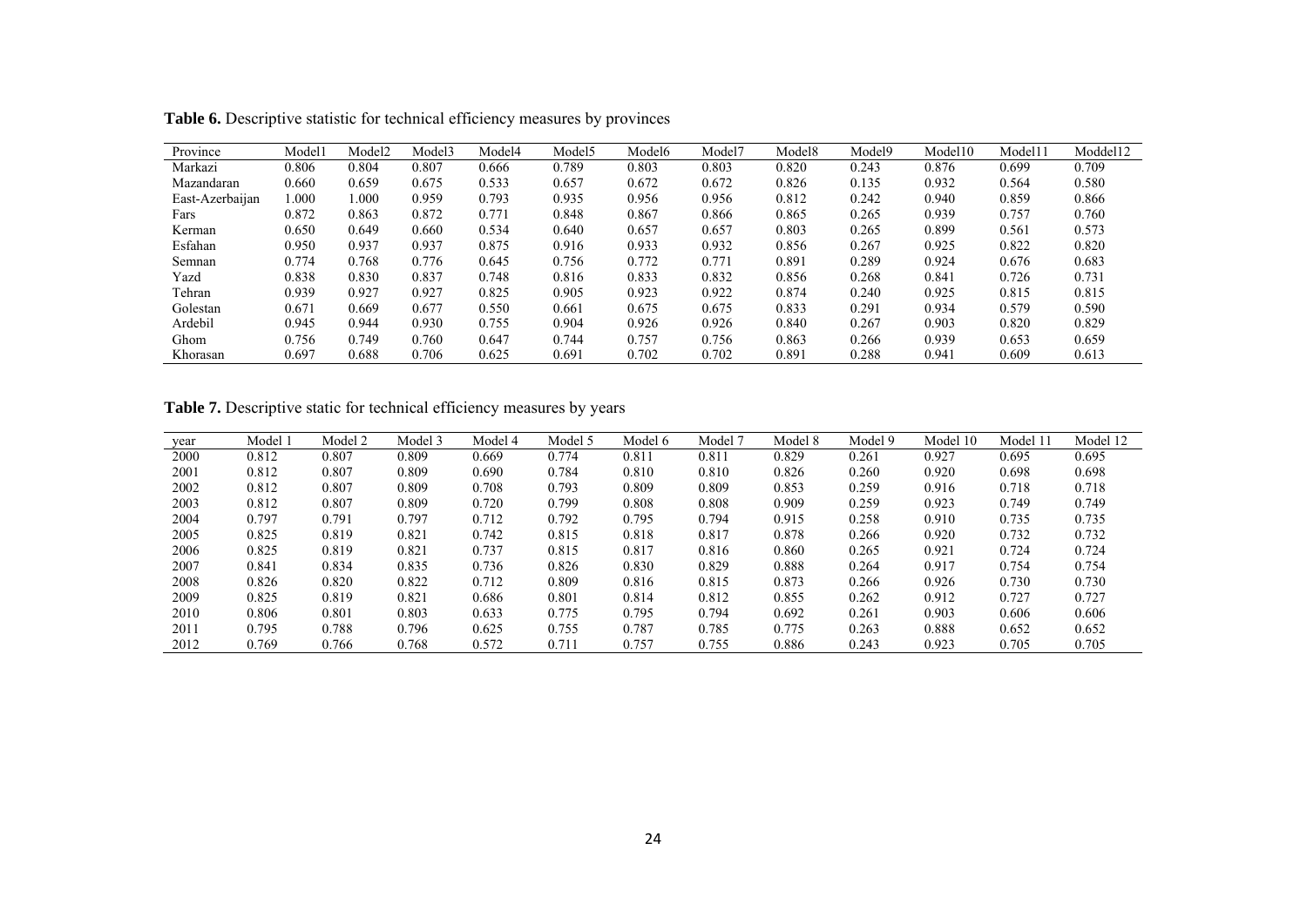|            | Model 1              | Model 2              | Model 3              | Model 4              | Model 5              | Model 6             | Model 7              | Model 8           | Model 9           | Model 10 | Model11<br><b>OTE</b> | Model12<br><b>OTE</b> |
|------------|----------------------|----------------------|----------------------|----------------------|----------------------|---------------------|----------------------|-------------------|-------------------|----------|-----------------------|-----------------------|
| Model 1    | 1.0000               |                      |                      |                      |                      |                     |                      |                   |                   |          |                       |                       |
| Model 2    | 0.9025<br>(0.000)    | 1.0000               |                      |                      |                      |                     |                      |                   |                   |          |                       |                       |
| Model 3    | 0.9279<br>(0.000)    | 0.9025<br>(0.000)    | 1.0000               |                      |                      |                     |                      |                   |                   |          |                       |                       |
| Model 4    | 0.6645<br>(0.000)    | 0.6472<br>(0.000)    | 0.6645<br>(0.000)    | 1.0000               |                      |                     |                      |                   |                   |          |                       |                       |
| Model 5    | 0.8690<br>(0.000)    | 0.8485<br>(0.000)    | 0.8690<br>(0.000)    | 0.7158<br>(0.000)    | 1.0000               |                     |                      |                   |                   |          |                       |                       |
| Model 6    | 0.9198<br>(0.000)    | 0.8944<br>(0.000)    | 0.9198<br>(0.000)    | 0.6806<br>(0.000)    | 0.8796<br>(0.000)    | 1.0000              |                      |                   |                   |          |                       |                       |
| Model 7    | 0.9172<br>(0.000)    | 0.8917<br>(0.000)    | 0.9172<br>(0.000)    | 0.6797<br>(0.000)    | 0.8797<br>(0.000)    | 0.9974<br>0.0000    | 1.0000               |                   |                   |          |                       |                       |
| Model 8    | 0.0033<br>(0.000)    | $-0.0020$<br>(0.000) | 0.0033<br>0.9537     | 0.1762<br>0.0013     | 0.0354<br>0.5199     | 0.0072<br>0.8976    | 0.0070<br>0.9001     | 1.0000            |                   |          |                       |                       |
| Model 9    | $-0.2371$<br>(0.000) | $-0.2325$<br>(0.000) | $-0.2371$<br>(0.000) | $-0.1823$<br>(0.000) | $-0.2659$<br>(0.000) | $-0.2250$<br>0.0000 | $-0.2258$<br>(0.000) | 0.0718<br>(0.191) | 1.0000            |          |                       |                       |
| Model 10   | 0.0243<br>(0.658)    | 0.0183<br>(0.739)    | 0.0243<br>0.6582     | 0.0276<br>(0.616)    | 0.0502<br>0.3616     | 0.0253<br>0.6465    | 0.0261<br>(0.635)    | 0.1169<br>(0.033) | 0.0562<br>(0.307) | 1.0000   |                       |                       |
| Model11    | 0.6743               | 0.6722               | 0.6743               | 0.6559               | 0.6917               | 0.6754              | 0.6749               | 0.2996            | $-0.2323$         | 0.0170   |                       |                       |
| <b>OTE</b> | (0.000)              | (0.000)              | (0.000)              | (0.000)              | (0.000)              | 0.0000              | 0.0000               | (0.000)           | (0.000)           | (0.759)  | 1.0000                |                       |
| Model12    | 0.6743               | 0.6722               | 0.6743               | 0.6559               | 0.6917               | 0.6754              | 0.6749               | 0.2996            | $-0.2323$         | 0.0170   | 1.0000                | 1.0000                |
| <b>OTE</b> | (0.000)              | (0.000)              | (0.000)              | (0.000)              | (0.000)              | 0.0000              | 0.0000               | (0.000)           | (0.000)           | (0.759)  |                       |                       |

**Table 8.** Kendall's rank-order correlation between technical efficiency of Models 1 to Model 12

Note: Overall technical efficiency (OTE)

**Table 9.** Kendall's rank-order correlation between technical efficiency of Models 11 and 12 for persistent technical (PTE) and residual technical efficiency (RTE) estimates

|              | Model 11 PTE | Model 11 RTE | Model 12 PTE | Model 12 RTE |
|--------------|--------------|--------------|--------------|--------------|
| Model 11 PTE | 1.0000       |              |              |              |
| Model 11 RTE | 0.0582       | 1.0000       |              |              |
|              | (0.288)      |              |              |              |
| Model 12 PTE | 0.9279       | 0.0582       |              |              |
|              | (0.000)      | (0.288)      | 1.0000       |              |
|              | 0.0582       | 0.9279       | 0.0582       | 1.0000       |
| Model 12 RTE | (0.288)      | (0.000)      | (0.288)      |              |

Note: Residual technical efficiency (RTE)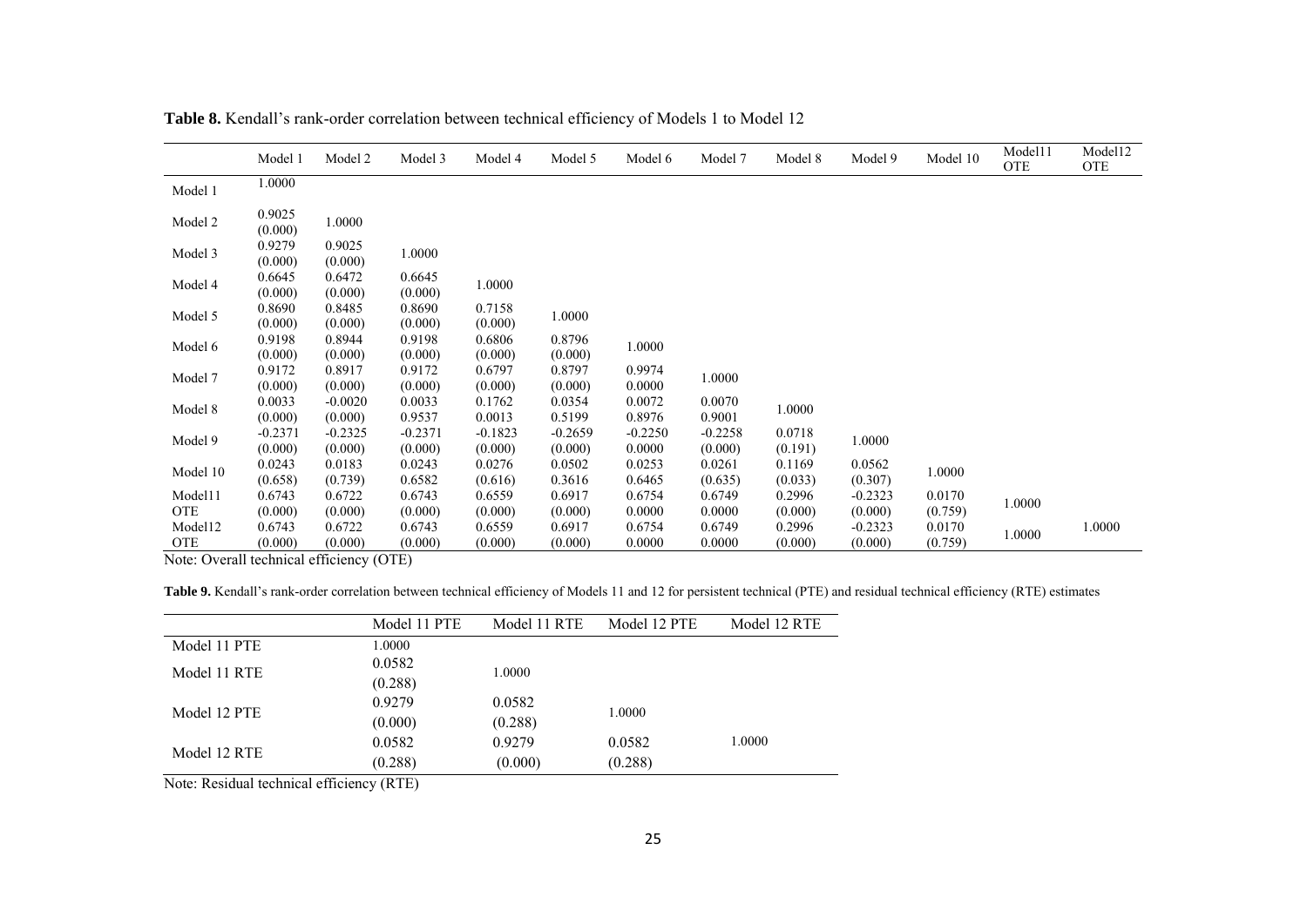

Figure 1A. Technical efficiency distributions of provinces for Models 1-12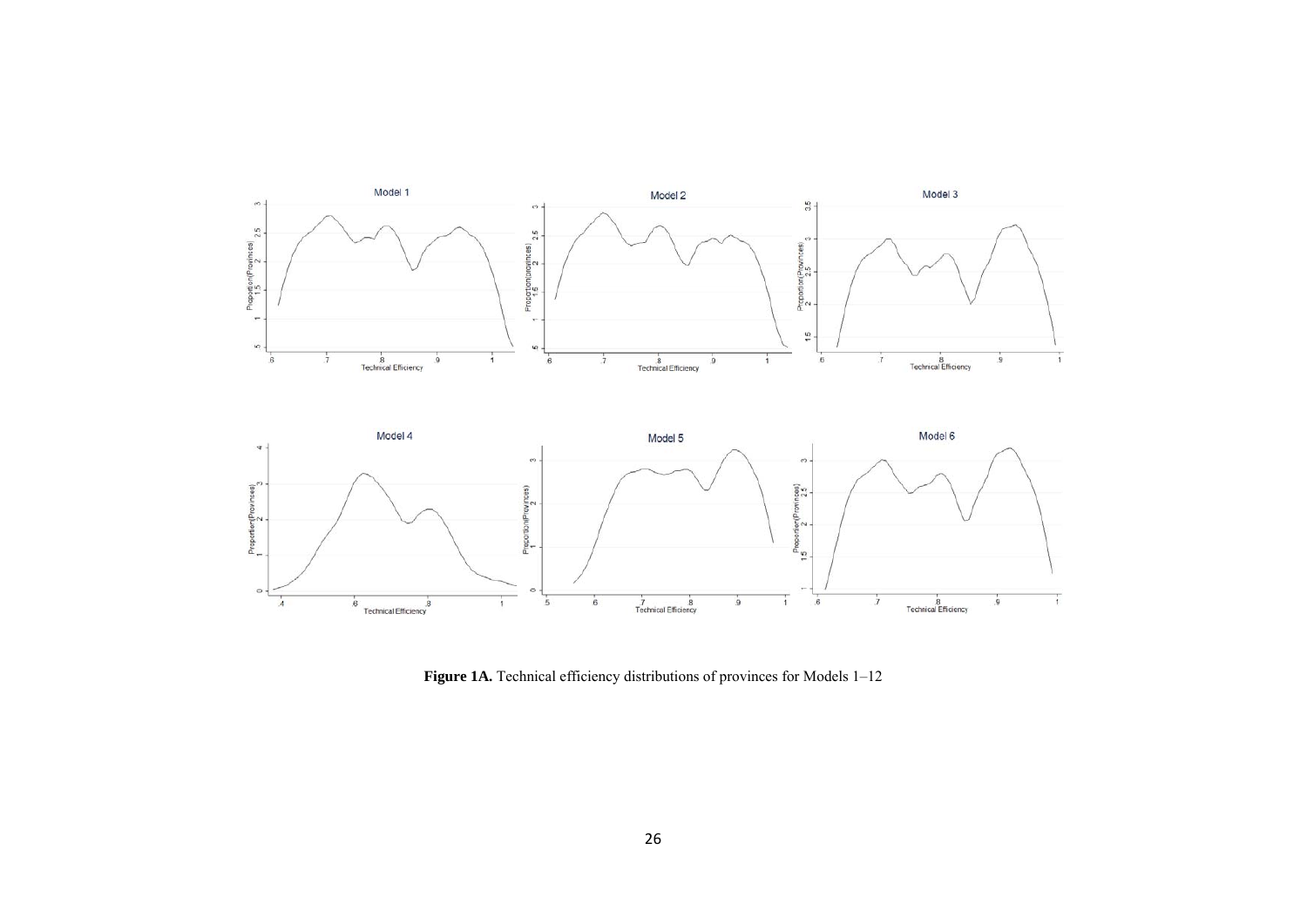

Figure 1B. Technical efficiency distributions of provinces for Models 1-12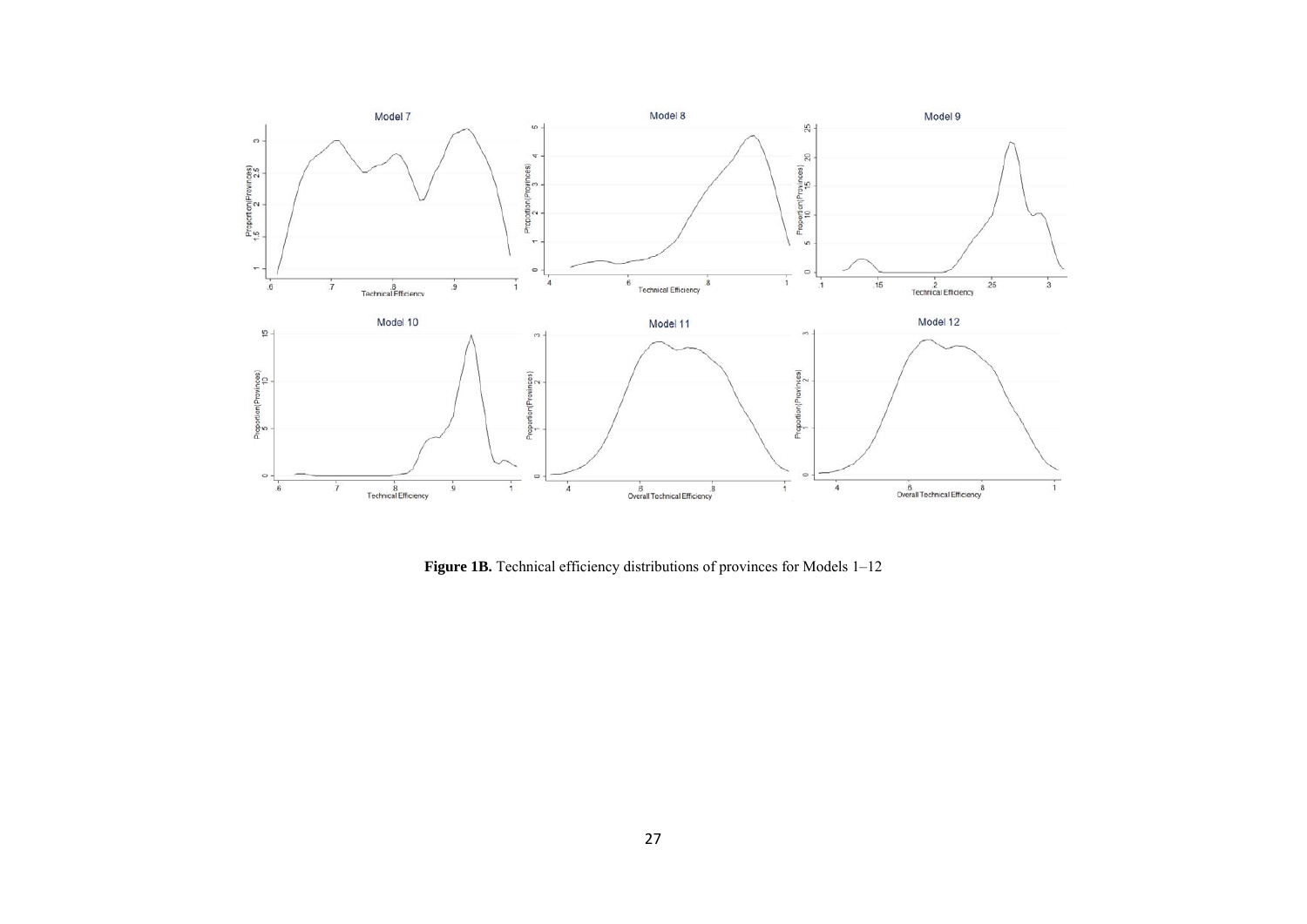

Figure 2A. The mean, first and third quartile values of technical efficiency of different provinces for Model 1-12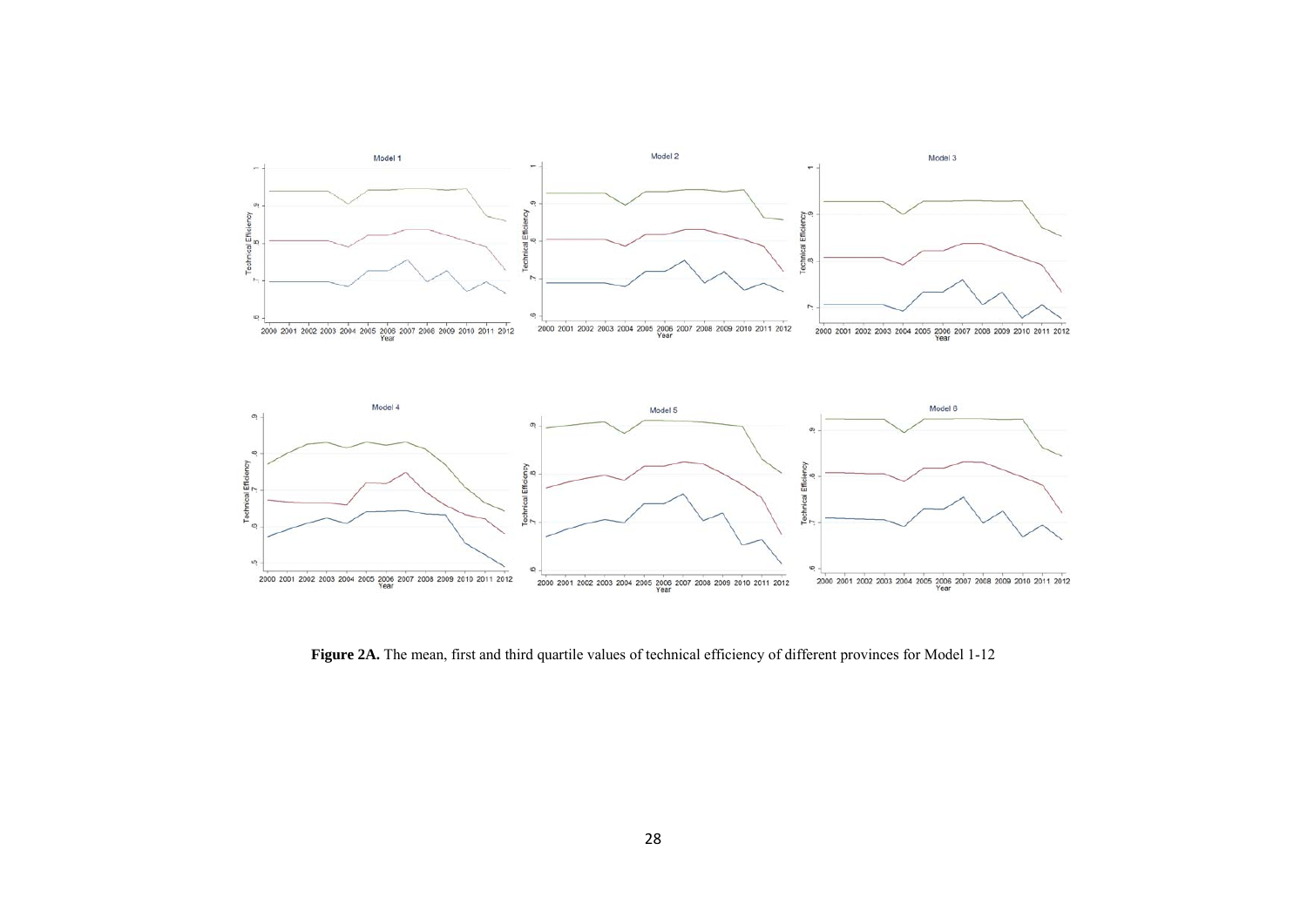

Figure 2B. The mean, first and third quartile values of technical efficiency of different provinces for Model 1-12

2000 2001 2002 2003 2004 2005 2006 2007 2008 2009 2010 2011 2012

2000 2001 2002 2003 2004 2005 2006 2007 2008 2009 2010 2011 2012

2015

2010

Year

2000

2005